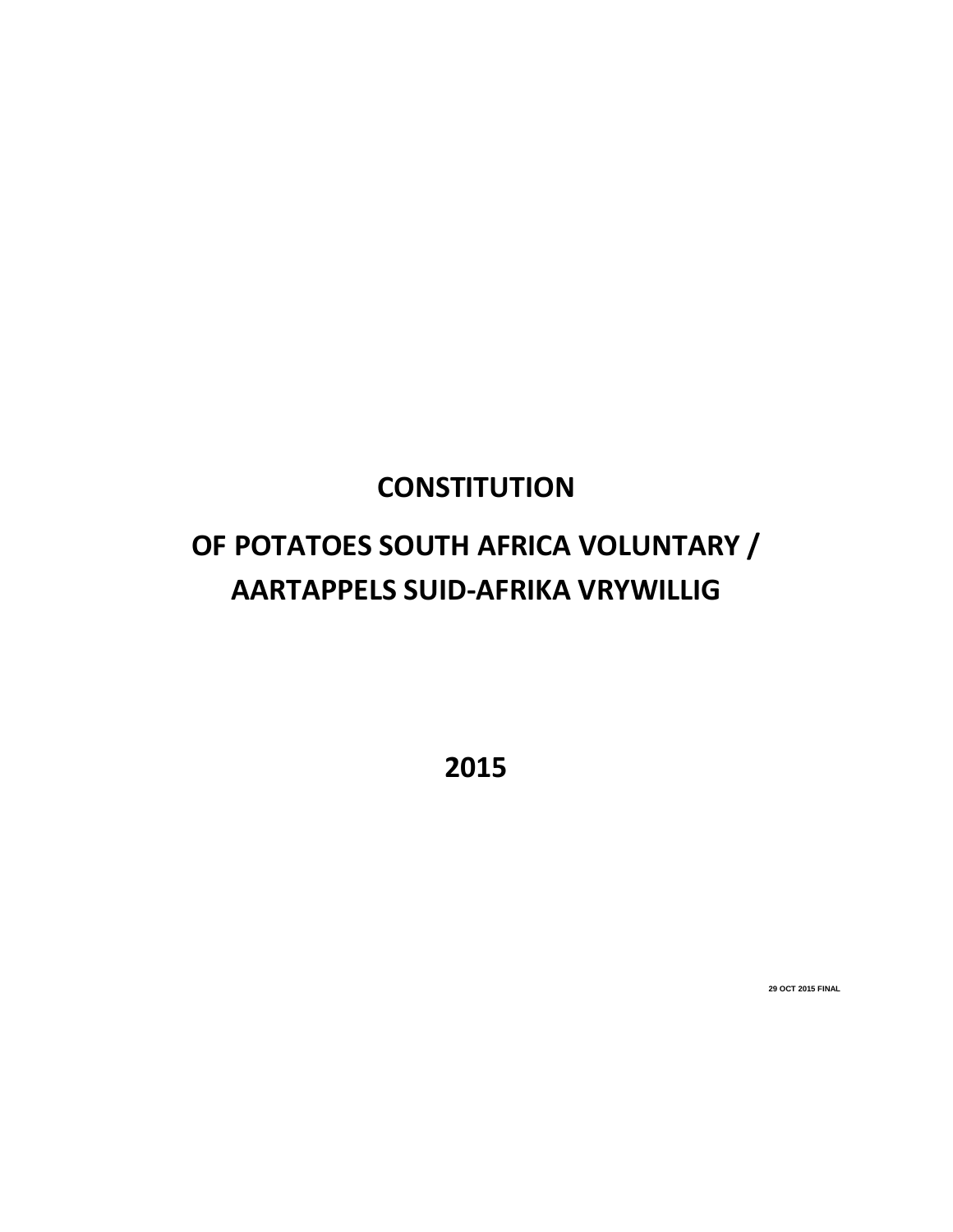# **INDEX**

| <b>CHAPTER ONE: THE PURPOSE OF THE CONSTITUTION</b>                                                       | 5  |
|-----------------------------------------------------------------------------------------------------------|----|
| <b>CHAPTER TWO: NAME OF THE ORGANISATION</b>                                                              | 5  |
| <b>CHAPTER THREE: LEGAL STATUS</b>                                                                        | 6  |
| <b>CHAPTER FOUR: OBJECTIVES</b>                                                                           | 6  |
| <b>CHAPTER FIVE: POWERS OF POTATOES SOUTH AFRICA VOLUNTARY/AARTAPPELS</b><br><b>SUID-AFRIKA VRYWILLIG</b> | 8  |
| <b>CHAPTER SIX: LINES OF AUTHORITY</b>                                                                    | 10 |
| <b>CHAPTER SEVEN: CONGRESS</b>                                                                            | 10 |
| <b>CHAPTER EIGHT: NATIONAL COUNCIL</b>                                                                    | 13 |
| <b>CHAPTER NINE: MANAGEMENT COMMITTEE</b>                                                                 | 21 |
| <b>CHAPTER TEN: NATIONAL CHAIRPERSON</b>                                                                  | 22 |
| <b>CHAPTER ELEVEN: REGIONAL MANAGEMENTS</b>                                                               | 25 |
| <b>CHAPTER TWELVE: THE CHIEF EXECUTIVE OFFICER</b>                                                        | 27 |
| <b>CHAPTER THIRTEEN: FUNCTIONS OF THE SECRETARY</b>                                                       | 28 |
| <b>CHAPTER FOURTEEN: FINANCING, ACCOUNTING AND AUDITING</b>                                               | 29 |
| <b>CHAPTER FIFTEEN: DISPUTE RESOLUTION</b>                                                                | 30 |
| <b>CHAPTER SIXTEEN: GENERAL</b>                                                                           | 31 |
| <b>CHAPTER SEVENTEEN: AMENDMENTS TO THIS CONSTITUTION</b>                                                 | 32 |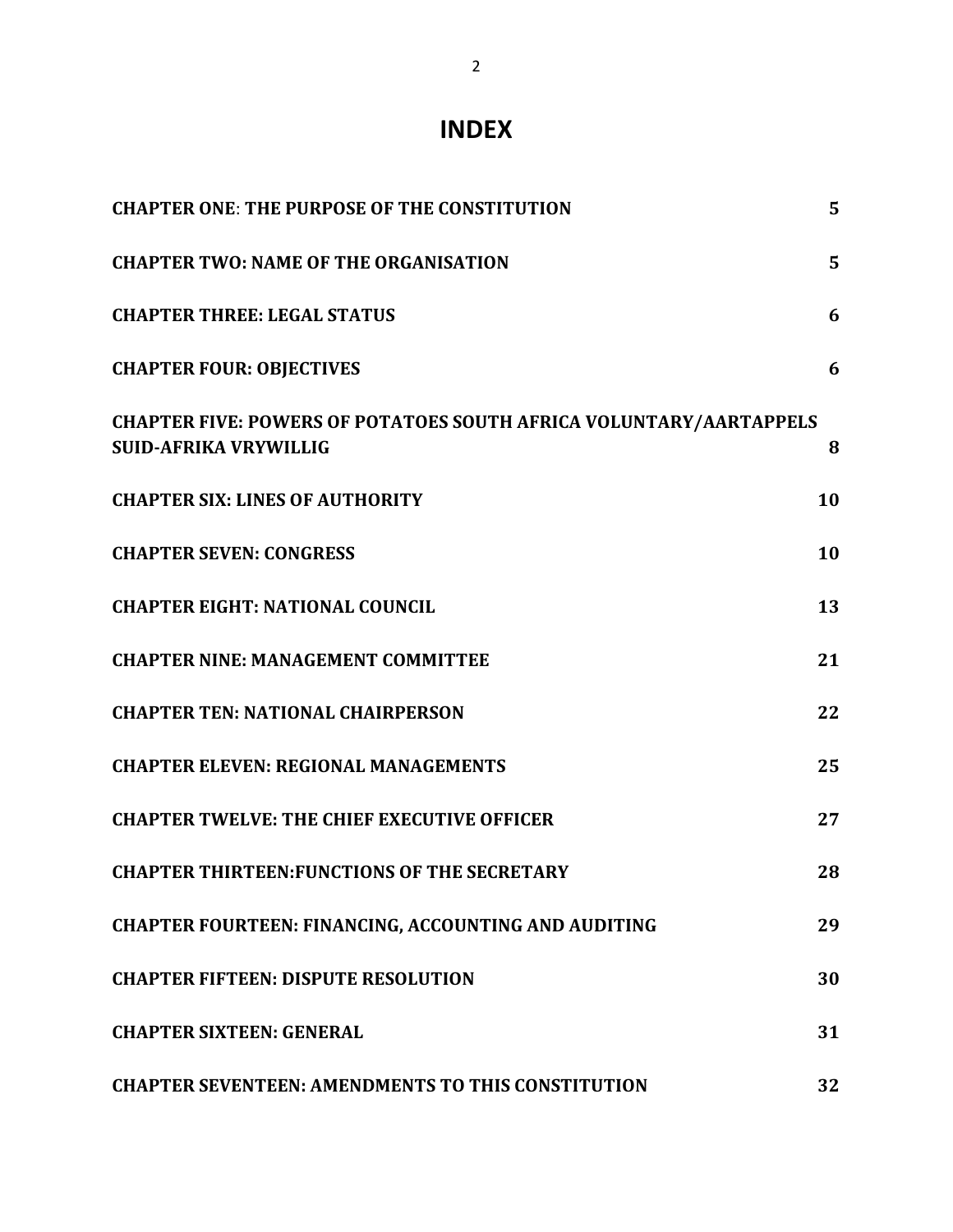3

## **CHAPTER EIGHTEEN: DISSOLUTION OR WINDING UP 32**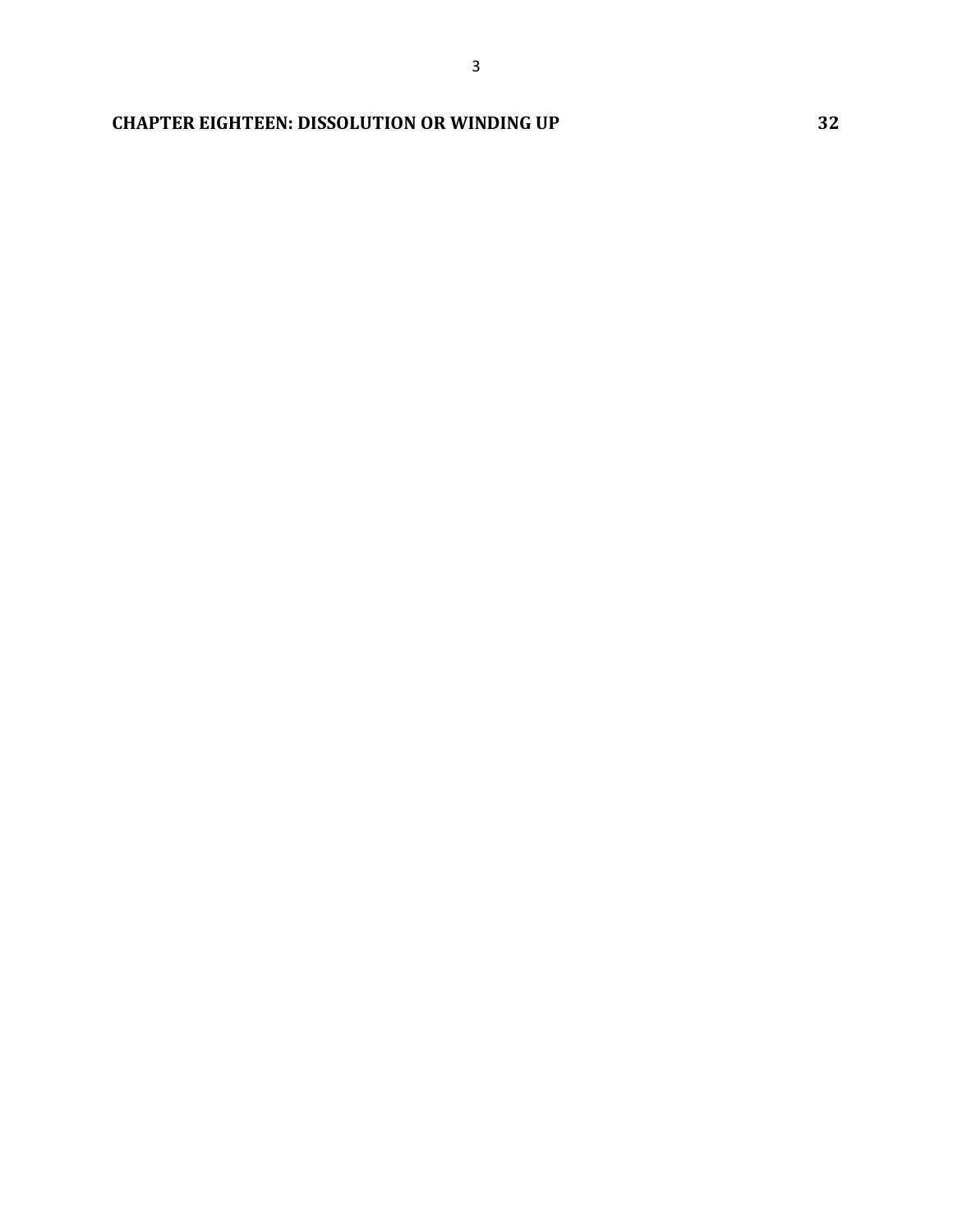**DEFINITIONS**

| <b>Committee</b>        | means any committee, sub-committee, standing committee,<br>functional committee, forum, workgroup etc. formed by the |
|-------------------------|----------------------------------------------------------------------------------------------------------------------|
|                         | Organisation.                                                                                                        |
| <b>Congress</b>         | means the highest authority within the Organisation.                                                                 |
| <b>Delegate</b>         | means a potato producer nominated by a nomination body or                                                            |
|                         | grouping entitled to appoint delegates to attend meetings of the                                                     |
|                         | Congress.                                                                                                            |
| Farmer                  | means a person or entity whose main business is that of primary                                                      |
|                         | agricultural activities.                                                                                             |
| <b>Transformation</b>   |                                                                                                                      |
| Programme               | means any programme aimed at transformation instituted by the                                                        |
|                         | Organisation from time to time.                                                                                      |
| <b>Management</b>       |                                                                                                                      |
| <b>Committee</b>        | means the authority acting on behalf of the Organisation when the                                                    |
|                         | National Council is not in session.                                                                                  |
| <b>Member</b>           | means:                                                                                                               |
|                         | 1. a potato producer who is obliged to pay statutory levies in                                                       |
|                         | terms of the Marketing of Agricultural Products Act 24/1996, or                                                      |
|                         | in the absence of such obligation is prepared to pay the                                                             |
|                         | voluntary levies as determined from time to time by Congress                                                         |
|                         | of the Organisation; and                                                                                             |
|                         | 2. can either be a natural person; or a Trust/legal entity (as                                                       |
|                         | represented by its nominated representative); and                                                                    |
|                         | 3. who endorses the objects of the Organisation.                                                                     |
| <b>National council</b> | means the authority acting on behalf of the Organisation when                                                        |
|                         | Congress is not in session.                                                                                          |
| Potato producer         | means a farmer who produces potatoes for marketing:                                                                  |
|                         | 1. in the fresh form (also called table or ware potatoes); or                                                        |
|                         | 2. for processing; and/or                                                                                            |
|                         | 3. for seed.                                                                                                         |
| Organisation            | means Potatoes South Africa Voluntary.                                                                               |
| <b>Upcoming</b>         |                                                                                                                      |
| potato producer         | means a potato producer who participates or qualifies for                                                            |
|                         | participation in the Transformation Programme of the                                                                 |
|                         | Organisation.                                                                                                        |
| <b>Black Person/s</b>   | black person/s as defined in the Employment Equity Act of 1996.                                                      |
| <b>Production area</b>  | each of the production areas of Sandveld; Ceres; Southern Cape;                                                      |
|                         | South Western Cape; Eastern Cape; North Eastern Cape; Northern                                                       |
|                         | Cape; Kwazulu-Natal; Western Free State; Eastern Free State;                                                         |
|                         | South Western Free State; Mpumalanga; Limpopo; North West;                                                           |
|                         | Gauteng; and Loskop Valley; - each of these production areas                                                         |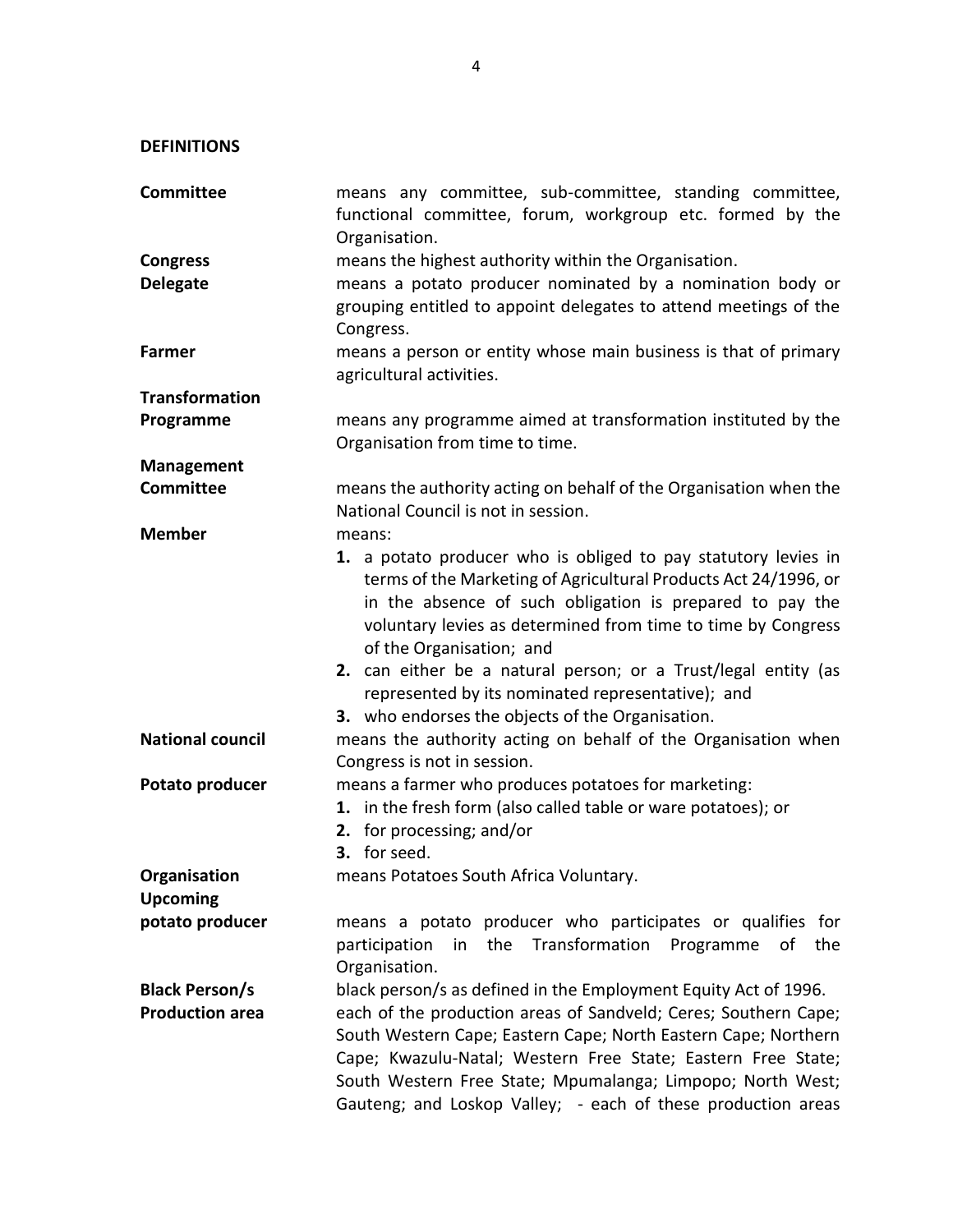|                               | consisting of the magisterial districts as indicated on Annexure "A"  |  |
|-------------------------------|-----------------------------------------------------------------------|--|
|                               | attached hereto or any other production area that maybe               |  |
|                               | identified by the Organisation.                                       |  |
| Northern region               | an area consisting of the Limpopo, Mpumalanga, Gauteng and            |  |
|                               | Loskop Valley production areas.                                       |  |
| <b>Eastern region</b>         | an area consisting of the Kwazulu-Natal, Eastern Free State and       |  |
|                               | North Eastern Cape production areas.                                  |  |
| Western region                | an area consisting of North West, Northern Cape, Western Free         |  |
|                               | State and South Western Free State production areas.                  |  |
| Southern region               | an area consisting of the Sandveld, Eastern Cape, Ceres, Southern     |  |
|                               | Cape and South Western Cape production areas.                         |  |
| Southern district             | an area consisting of Western Cape, Sandveld, Ceres, Southern         |  |
|                               | Cape and South Western Cape production areas.                         |  |
| <b>South Eastern district</b> | an area consisting of the North Western Cape and Eastern Cape         |  |
|                               | production areas.                                                     |  |
| Eastern district              | an area consisting of the Kwazulu-Natal production area.              |  |
| <b>Central district</b>       | an area consisting of the production areas that do not form part of   |  |
|                               | the Southern District, South Eastern District or Eastern District.    |  |
| <b>Region</b>                 | the Eastern, Western, Northern and Southern Regions and/or any        |  |
|                               | other regions identified by the Organisation.                         |  |
| <b>District</b>               | the Southern District, the South Eastern District, the Eastern        |  |
|                               | District and the Central District or any other district identified by |  |
|                               | the Organisation.                                                     |  |

## **CHAPTER ONE**: **THE PURPOSE OF THE CONSTITUTION**

- 1.1 The purpose of this constitution is to :
- 1.1.1 provide a constitution for the Organisation as a voluntary organization not for gain owned by its members and established as a legal entity in terms of its constitution;
- 1.1.2 provide an institutional framework to implement national, regional and workplace strategies;
- 1.1.3 provide a framework for the functioning of a voluntary representative autonomous national organisation for the potato producers of the Republic of South Africa.

## **CHAPTER TWO: NAME OF THE ORGANISATION**

2.1 The name of the organisation shall be Potatoes South Africa Voluntary. In Afrikaans the Organisation will be known as Aartappels Suid-Afrika Vrywillig.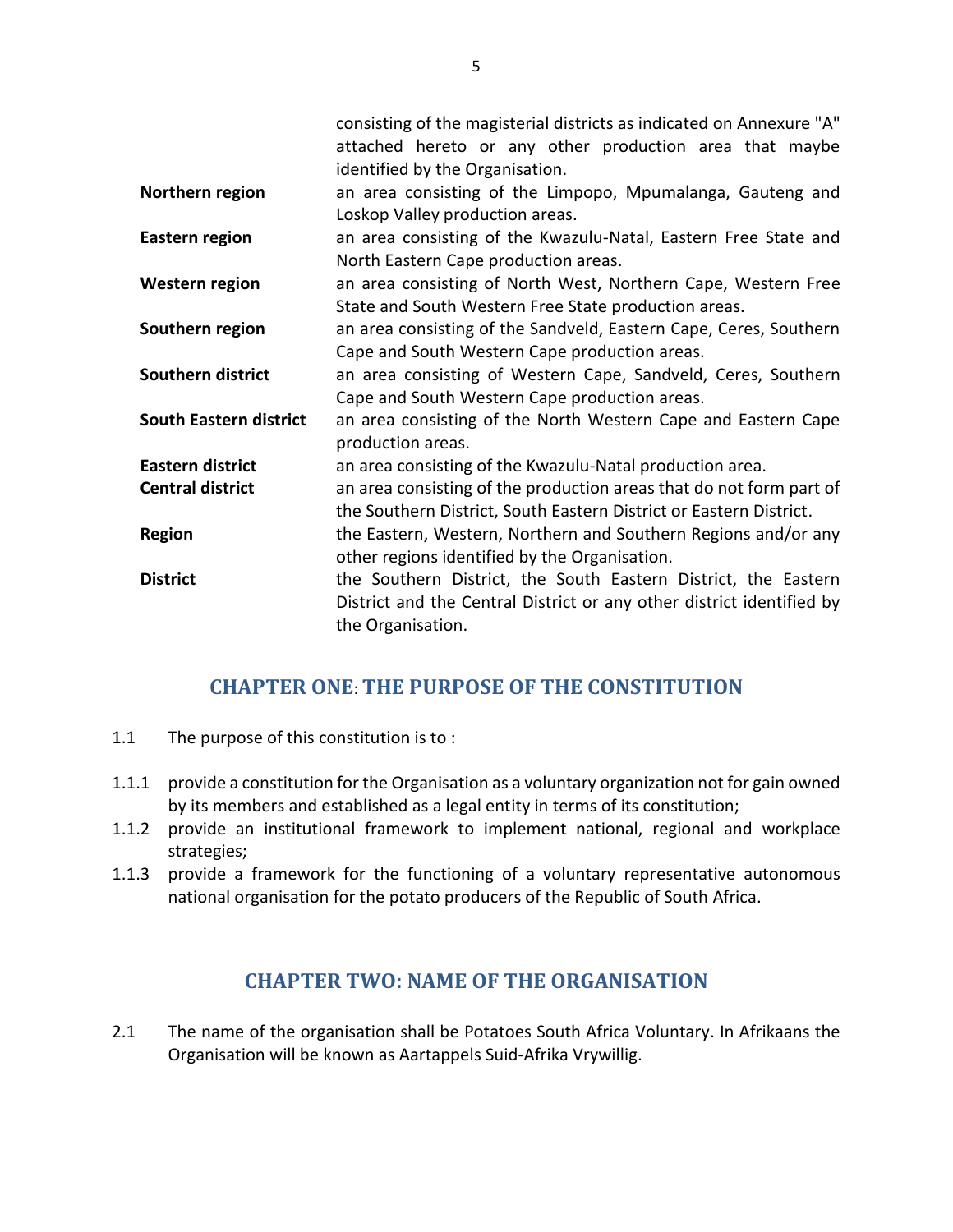2.2 The Organisation was previously known as the Potato Producers Organisation. In Afrikaans the Organisation was previously known as the Aartappel Produsente Organisasie.

## **CHAPTER THREE: LEGAL STATUS**

- 3.1 The Organisation is an autonomous specialised organisation not for gain owned by its members and established as a legal entity in terms of its constitution.
- 3.2 The Organisation is a voluntary organisation with an identity and existence entirely separate and distinct from that of its office bearers or members and shall continue to exist notwithstanding changes in the composition of the membership or office bearers. As such, the Organisation may sue or be sued in its own, name and is capable of having its own rights, obligations and duties.
- 3.3 The Organisation is an organisation not for gain and the income and property of the Organisation, where so ever it may be derived, shall be applied solely towards the promotion of its objectives as recorded herein and no portion thereof shall be paid, divided, distributed or transferred directly or indirectly in any manner whatsoever to the members of the Organisation. This notwithstanding, nothing shall prevent the payment in good faith of reasonable remuneration to any office bearer of the Organisation or to any member thereof in return for any services rendered by such person to the Organisation in accordance with the objectives as laid out in this Constitution.
- 3.4 The Organisation may authorize any person or persons to act on behalf of it and to sign all such documents and take all such steps as may be necessary in connection with any proceedings at law brought by or against the Organisation.

## **CHAPTER FOUR: OBJECTIVES**

The objective of the Organisation is to serve the interest of the Potato Industry in South Africa and includes, but is not limited to:

- 4.1 to achieve for the potato producer the best possible economic and social position in the South African economy by objectively serving as the link between the organisation (producers, their leaders and organization) and all bodies (authorities as well as private) exerting and influence on the potato industry;
- 4.2 to serve as the mouthpiece of the South African potato producers;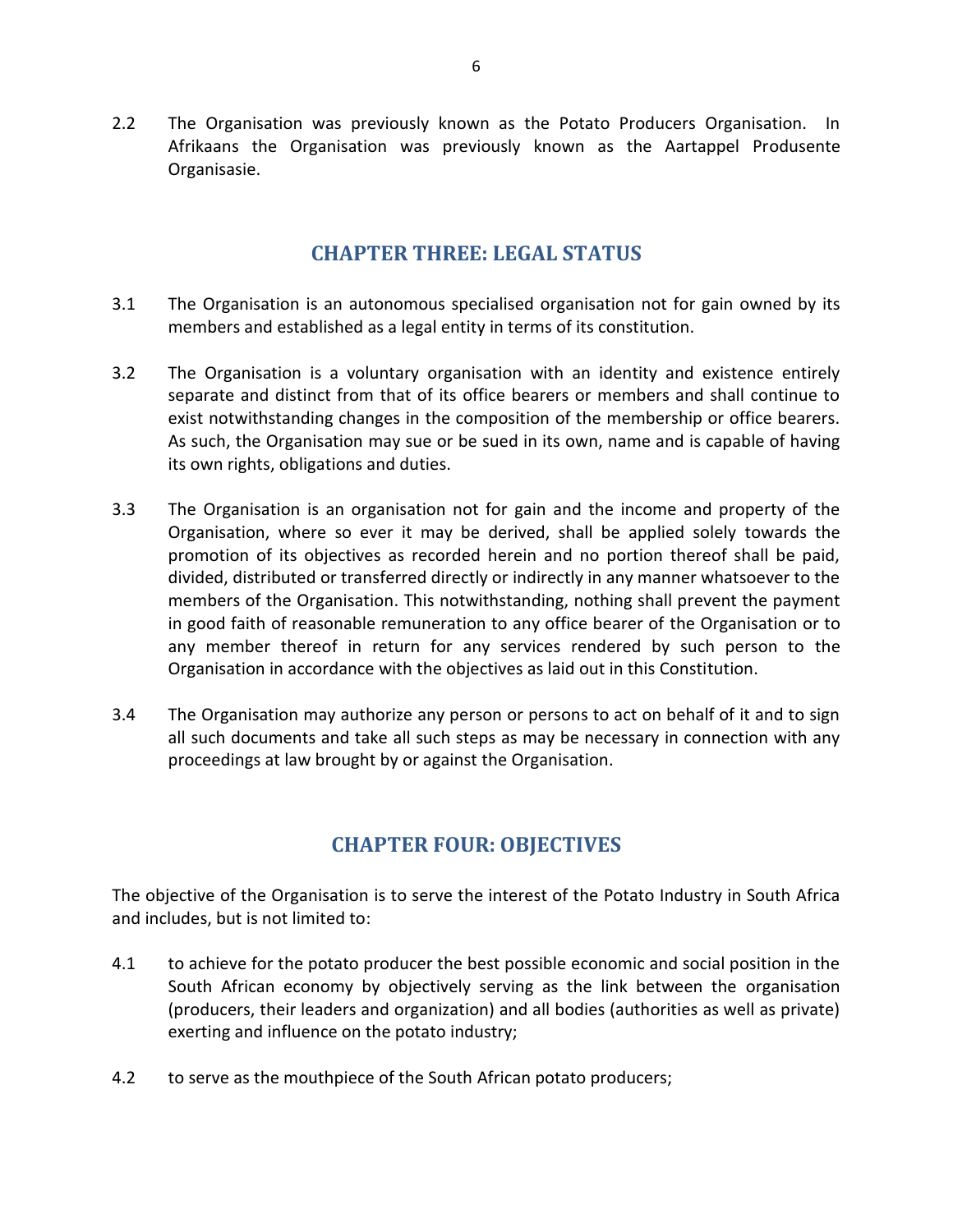- 4.3 to participate on behalf of its members in decision-making and other processes affecting the interests of the potato industry;
- 4.4 to ensure by joint conduct the establishment of the necessary facilities and services for the potato industry and to organize the industry and to create the required types of services towards this end;
- 4.5 to instigate transformation programmes for the benefit of the potato industry including, but not limited to, upcoming potato producers;
- 4.6 to recognise the interest of Black potato producers (including Black upcoming potato producers) by providing for such potato producers' interest on the National Council of the Organisation;
- 4.7 to develop and promote solidarity and a spirit of co-operation and belonging amongst all interested parties in the potato industry;
- 4.8 to strive towards the effective production and marketing of potatoes in South Africa;
- 4.9 to limit any business activity or services to matters and services which promote the potato industry of South Africa;
- 4.10 to structure any business activity or service in such a manner that financial interests and results are transparent and are made available to all interested parties independent of the Organisation;
- 4.11 to convey the co-ordinated opinion of the potato producers to the Government or other authorities or other non-governmental organizations and to co-operate with them in all matters affecting the well-being of the potato industry, the solving of problems and to effect the required legislation;
- 4.12 to strive for the systematic development of an environment friendly outlook of the potato industry, including, *inter alia,* the preservation of the soil and water resources, the maintenance and improvement of the fertility of the land and improvement of production and marketing methods;
- 4.13 to establish, promote and maintain optimum understanding between the potato producers and other interest groups in the potato industry; and
- 4.14 to deal with all members strictly on their merits and never from a party political point of view in the pursuit of the stated objects.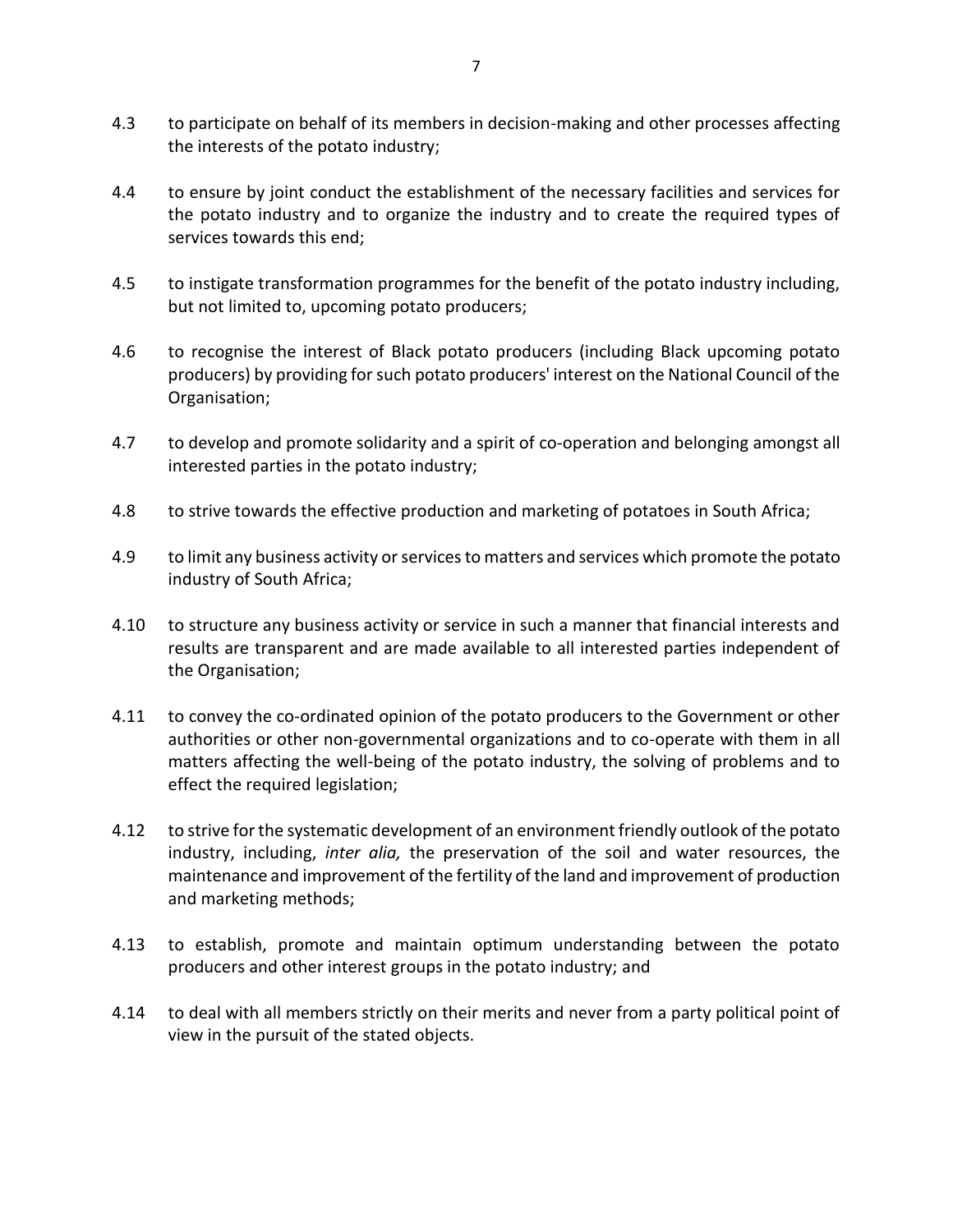## **CHAPTER FIVE: POWERS OF THE ORGANISATION**

- 5.1 The Organisation has all such powers necessary to enable it to achieve its objectives and perform duties and functions together with such other powers as may be conferred upon it by the appropriate Acts. In addition, the Organisation must perform its functions in accordance with this Constitution.
- 5.2 Subject to any limitations which may be imposed by the appropriate acts and this Constitution, the Organisation may delegate to its members, employees, committees, or the chief executive officer any of its powers, duties and functions provided that:
	- 5.2.1 the Organisation cannot delegate the power of delegation; and
	- 5.2.2 any delegation must be recorded in the Organisation's minutes and given in writing and must specify:
	- The period for which it is valid; and
	- Any limitations or conditions on the delegation.
- 5.3 The Organisation may revoke or vary a delegation at any time and may vary or set aside any decision made under any delegation.
- 5.4 The Organisation may continue to exercise or perform a power, duty or function which it has delegated.
- 5.5 The Organisation remains responsible for all actions taken under a delegation.
- 5.6 The Organisation shall, for purposes of achieving its objectives and performing its duties and functions establish such committees as may be necessary for this purpose; provided that decisions of such committees are subject to the approval of the National Council before such decisions may be executed or pursued unless the National Council has given prior approval to this effect beforehand and may dissolve any such committee or may amend or revoke its terms of reference.
- 5.7 Nonwithstanding the above, the Organisation shall have authority, duties and powers to
	- 5.7.1 hold, purchase or otherwise acquire movable or immovable property, to sell, let or lease, to pledge and/or mortgage it, to give it as security and/or in any other way to alienate or to dispose of it and to give or to acquire any real or other right in respect thereof and in general to enter into any transaction in respect thereof;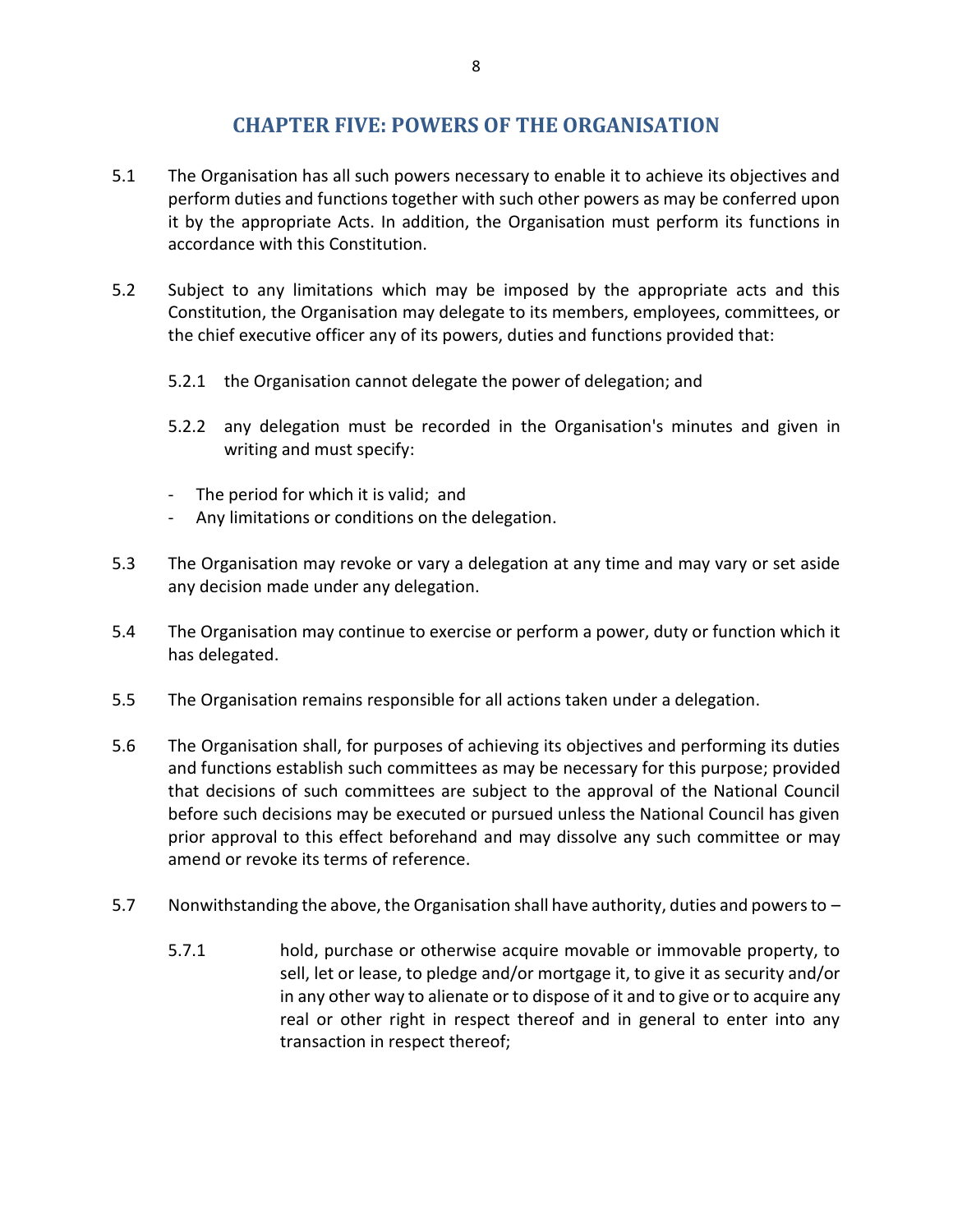- 5.7.2 put out on loan and/or in any other way to invest with registered financial institutions, as defined in Section 1 of the Financial Institution (Investment of Funds) Act, 1984 and in shares listed on a licenced stock exchange as described in the Stock Exchange Control Act, 1985 (Act No. 1 of 1985) funds or money at its disposal;
- 5.7.3 open bank accounts, deposit funds, borrow money whether against security or not, and to draw or overdraw thereon;
- 5.7.4 institute and to defend legal proceedings and to submit any dispute to arbitration and in respect of such legal proceedings or arbitration and any commission of enquiry, to appoint and remunerate legal practitioners as may be necessary;
- 5.7.5 receive and accept donations and/or contributions of any nature;
- 5.7.6 indemnify office bearers and employees in respect of any loss or damage which they may incur in the course of their employment and to enter into fidelity bond policies for persons dealing with the monies of Organisation;
- 5.7.7 appoint and dismiss employees and advisors;
- 5.7.8 remunerate persons in cash for services rendered to the Organisation;
- 5.7.9 pay gratuities and establish pension schemes, profit sharing plans and other incentive schemes for the benefit of its officials and employees;
- 5.7.10 subsidies, print, procure the printing of, publish and distribute newspapers, magazines, circulars and other publications for the promotion of the objects of the Organisation;
- 5.7.11 present a co-ordinated view of potato producers on matters pertaining to their interest to Government or other bodies, and to co-operate with them towards solving problems and drafting legislation and obtain representation on such Government and other bodies;
- 5.7.12 affiliate to such organisations on mutually acceptable conditions as approved by congress;
- 5.7.13 make recommendations to Government and other bodies pertaining to levies on all potato producers for purposes of transformation, research, generic marketing and information service or such other purposes as the Executive Council may determine; and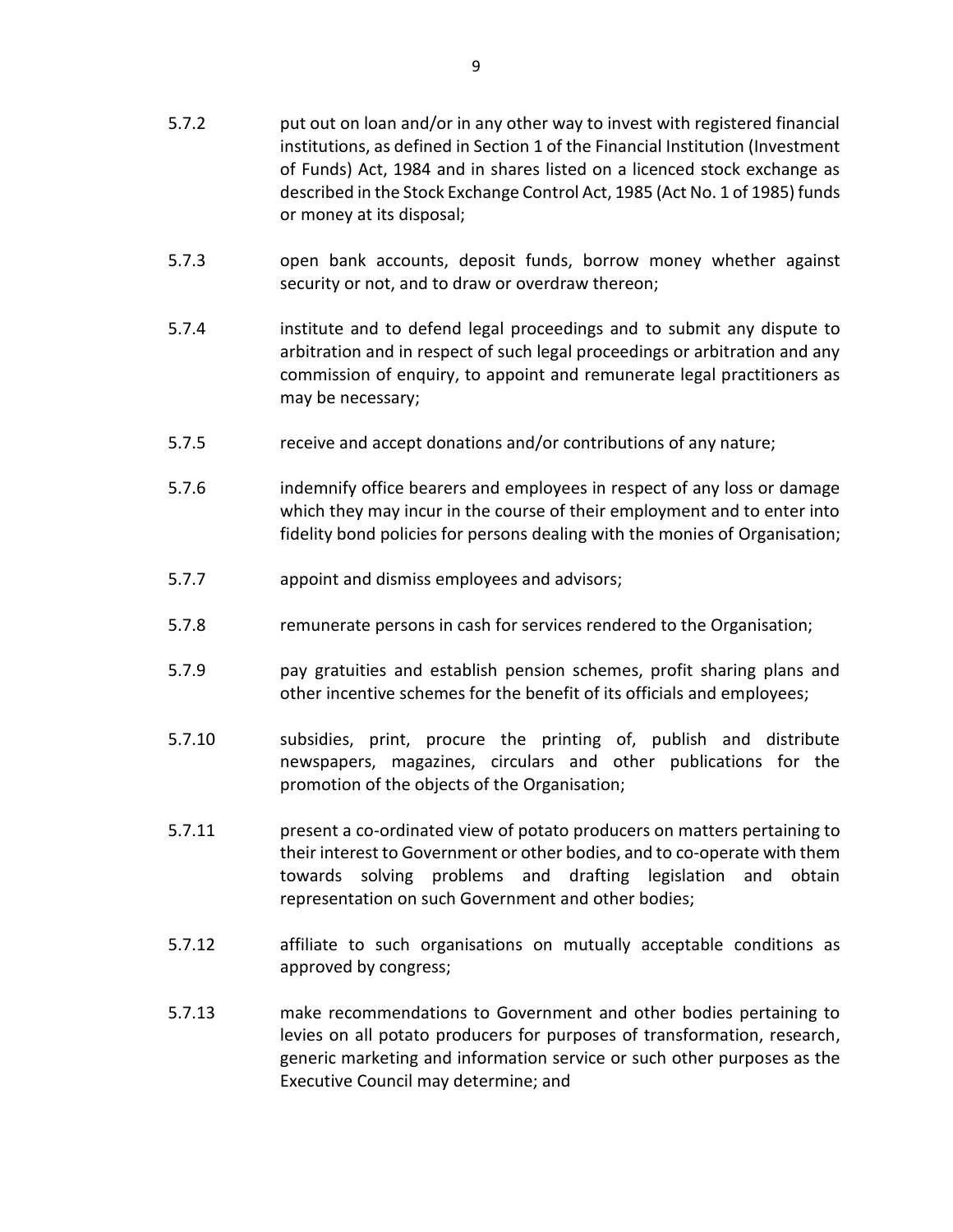- 5.7.14 if, should it become necessary, determine membership fees and/or voluntary levies payable to the Organisation.
- 5.8 Nonwithstanding anything to the contrary, the Organisation shall not be allowed to enter into any transaction to which the value exceeds the value of the assets of the Organisation at any given time, including membership fees as payable from time to time.

## **CHAPTER SIX: LINES OF AUTHORITY**

- 6.1 The lines of authority of the Organisation shall consist of
	- 6.1.1 Congress.
	- 6.1.2 National Council.
	- 6.1.3 Management Committee.
	- 6.1.4 Regional managements which shall act on behalf of the potato producers of a specific production area in respect of matters affecting the potato producer in only such production area; provided that matters also affecting other production areas shall be referred to the National Council for further action.

## **CHAPTER SEVEN: CONGRESS**

#### 7.1 **Authority**

Congress is the highest authority within the Organisation in respect of strategic policy matters related to the industry; matters of an internal nature; and the exercise of the powers and the administration of the Organisation.

#### 7.2 **Composition**

The existing National Council shall determine the number of delegates to a subsequent Congress on the following basis:

7.2.1 A number to be determined consisting of delegates from respective production areas by allocating to each production area a number of delegates pro rata to the total production of that production area in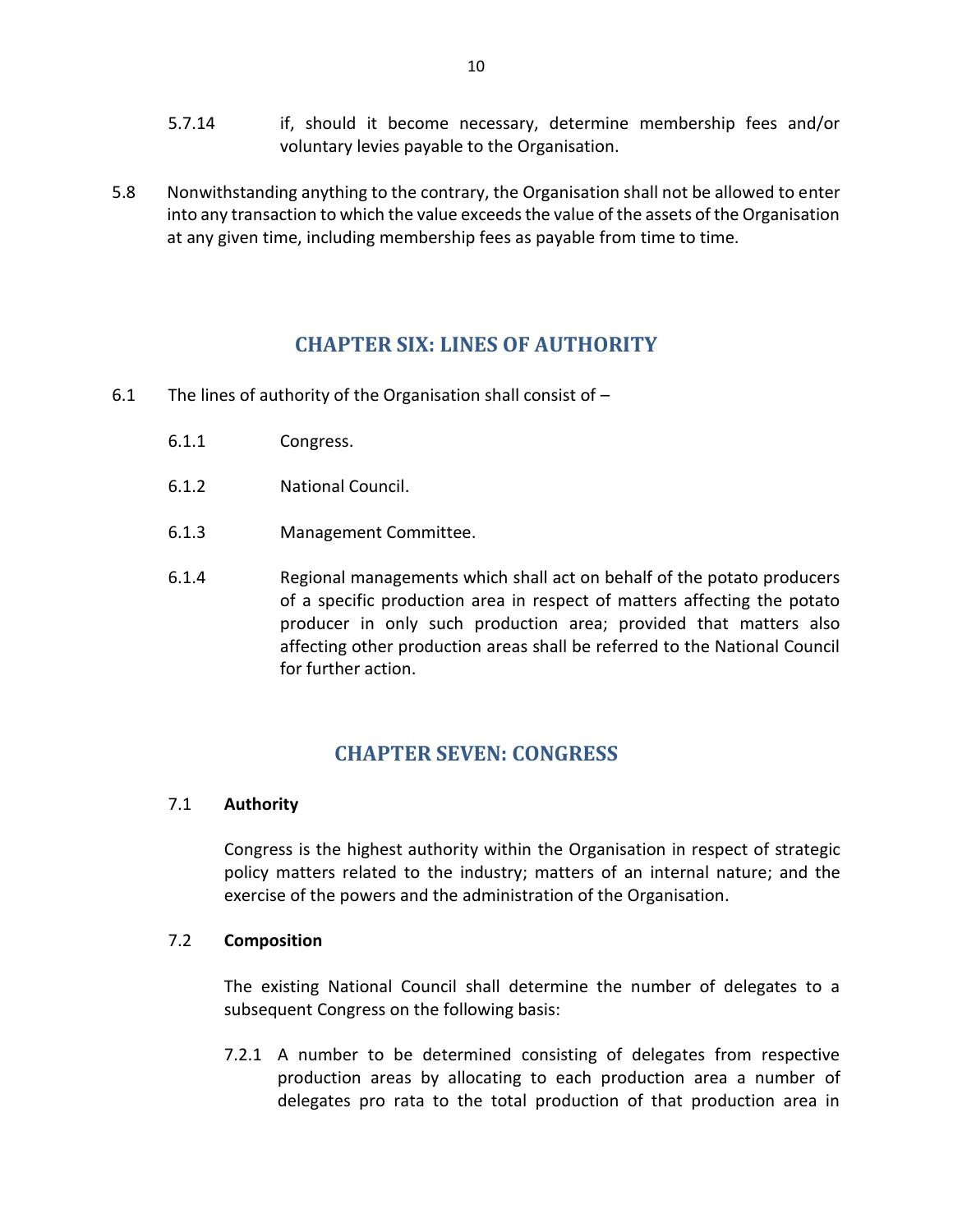relation to the total production of all the production areas in total but furthermore on the proviso that every production area shall be allocated at least one delegate.

- 7.2.2 A number consisting of black members with the proviso that at least one black member shall be nominated from each district.
- 7.2.3 At least one delegate representing the seed producers and one delegate representing the processing producers as nominated by the National Council.
- 7.2.4 That only these delegates have voting rights.

#### 7.3 **Quorum**

Half plus one of the particular delegates having the vote attending the Congress shall be a quorum.

#### 7.4 **Functions of Congress**

The functions of Congress shall be:

- 7.4.1 The consideration, discussion and approval of the annual financial statements, auditor's report and report of the National Council.
- 7.4.2 The election of the Chairperson and the National Council.
- 7.4.3 The appointment of an auditor and the approval of his fees.
- 7.4.4 The transaction of any other matters which has been tabled for consideration by the Congress.
- 7.4.5 To appoint the Audit Committee representative who will be a member of the National Council.

#### 7.5 **Rules of Congress**

- 7.5.1 Congress shall meet every 2 (two) years at a place and on a date which has been determined at least 90 (ninety) days in advance by the National Council.
- 7.5.2 The Organisation shall give each body or grouping which may nominate delegates at least 60 (sixty) days prior notice of the date and place of the meeting of Congress and the composition of the Congress.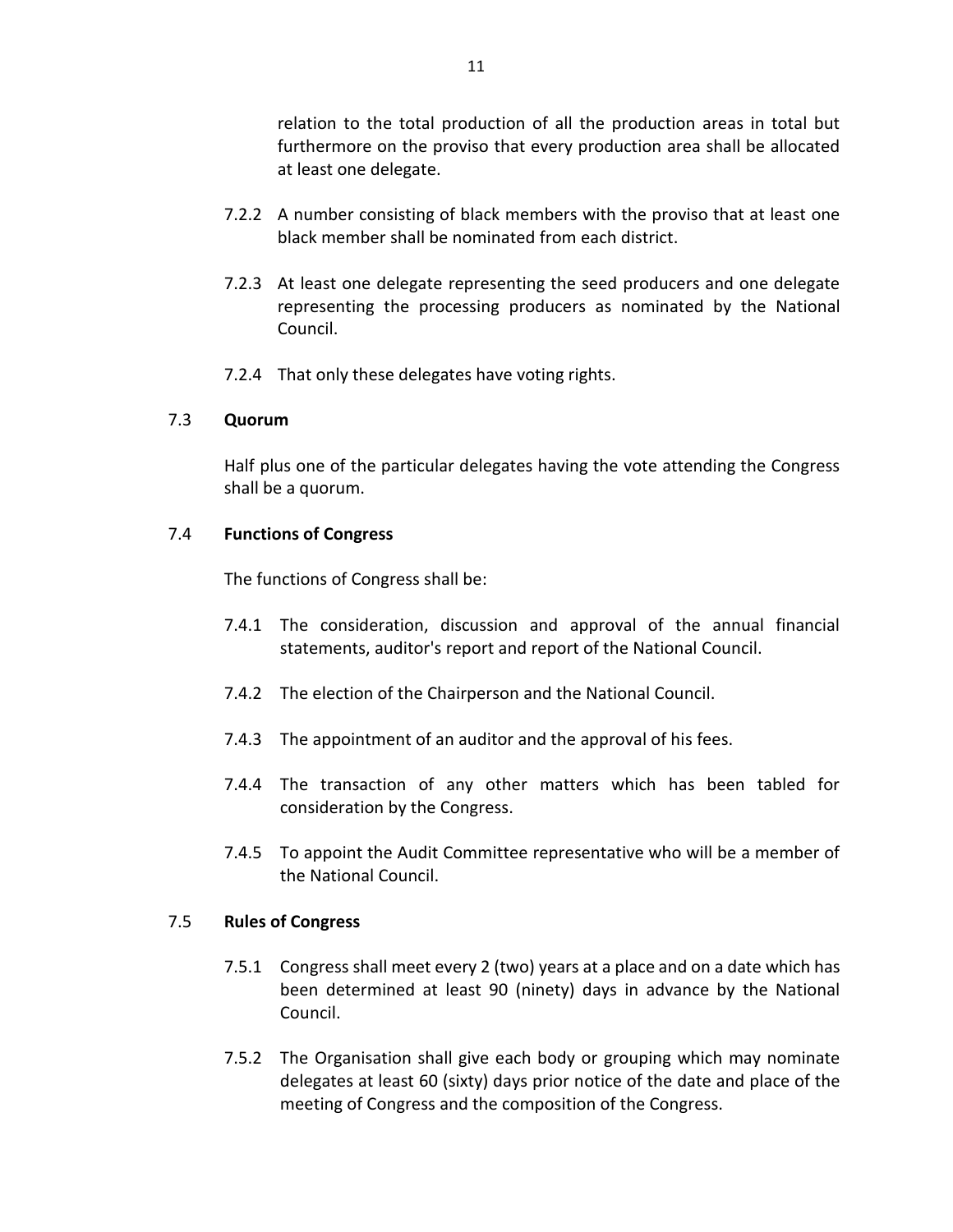- 7.5.3 At least 30 (thirty) days prior to the Congress each nominating body and grouping shall have a list of the names and addresses of its delegates available at the head office of the Organisation; provided that in the event of the unavoidable absence of a delegate, the particular nominating body or grouping may, up to the opening of Congress, nominate an alternate in writing.
- 7.5.4 Each body or grouping which may send a delegate to the Congress shall be entitled to submit draft proposals for possible inclusion in the Congress agenda; provided that –
	- 7.5.4.1 the draft proposals shall reach the Organisation at least 45 (forty-five) days prior to the date of the Congress or an earlier date prior to the meeting of the Management Committee, which shall act as the planning committee, of which date written notice has been given; and
	- 7.5.4.2 all draft proposals be referred to the National Council or to the Management Committee when the National Council is not in session.
- 7.5.5 If the majority of the National Council so resolve at a duly constituted meeting, a special Congress shall be convened; provided that in each case due notice together with particulars of the purpose, place, date and time of the special Congress shall be posted to each nominating body or grouping entitled to appoint delegates at least 30 (thirty) days prior to the date on which the Congress is to be held.
- 7.5.6 Voting shall take place by means of a show of hands; provided that the Chairperson may determine whether voting on a particular issue shall be by secret ballot and shall so determine if at least 7 (seven) delegates present in person so require; provided further that if a matter concerns the election of a member as the Chairperson of the National Council, voting shall take place by secret ballot after such person has in writing confirmed his or her availability, and has the support of at least two secondants.
- 7.5.7 The Chairperson of the Organisation shall preside as Chairperson at Congress.
- 7.5.8 Proceedings of meetings shall be conducted in accordance to the proceedings prescribed by the Company Act of 2008 for meetings of shareholders.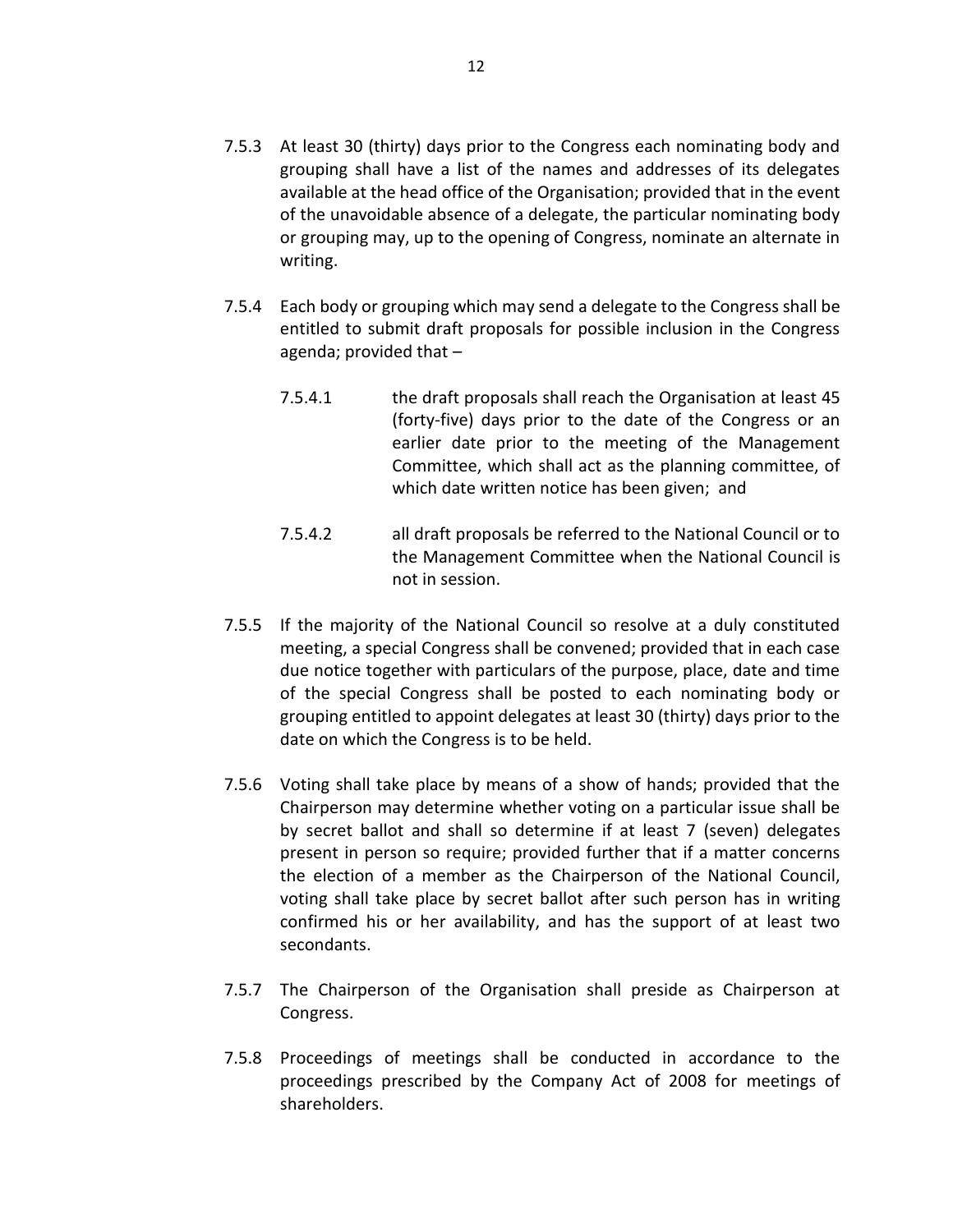## **CHAPTER EIGHT: NATIONAL COUNCIL**

#### 8.1 **Constitution of the National Council:**

- 8.1.1 The National Council shall be constituted from the members of the Organisation as follows:
	- 8.1.1.1 A Chairperson, elected by Congress;
	- 8.1.1.2 the chief executive officer, in an *ex officio* capacity without the right to vote on meetings of the National Council;
	- 8.1.1.3 9 (nine) members as follows:
		- 8.1.1.3.1 3 (three) from the Northern region consisting of:
			- $8.1.1.3.1.1$  2 (two) from the Limpopo production area as nominated by the Limpopo production area; and
			- 8.1.1.3.1.2 1 (one) from either the Mpumalanga production area, Gauteng production area or Loskop production area as elected by the delegates representing these areas at Congress;
		- 8.1.1.3.2 2 (two) from the Eastern region consisting of:
			- $8.1.1.3.2.1$  1 (one) from the Eastern Free State production area as nominated by the Eastern Free State production area; and
			- 8.1.1.3.2.2 1 (one) from either the Kwazulu-Natal production area or North Eastern Cape production area as elected by the representatives of these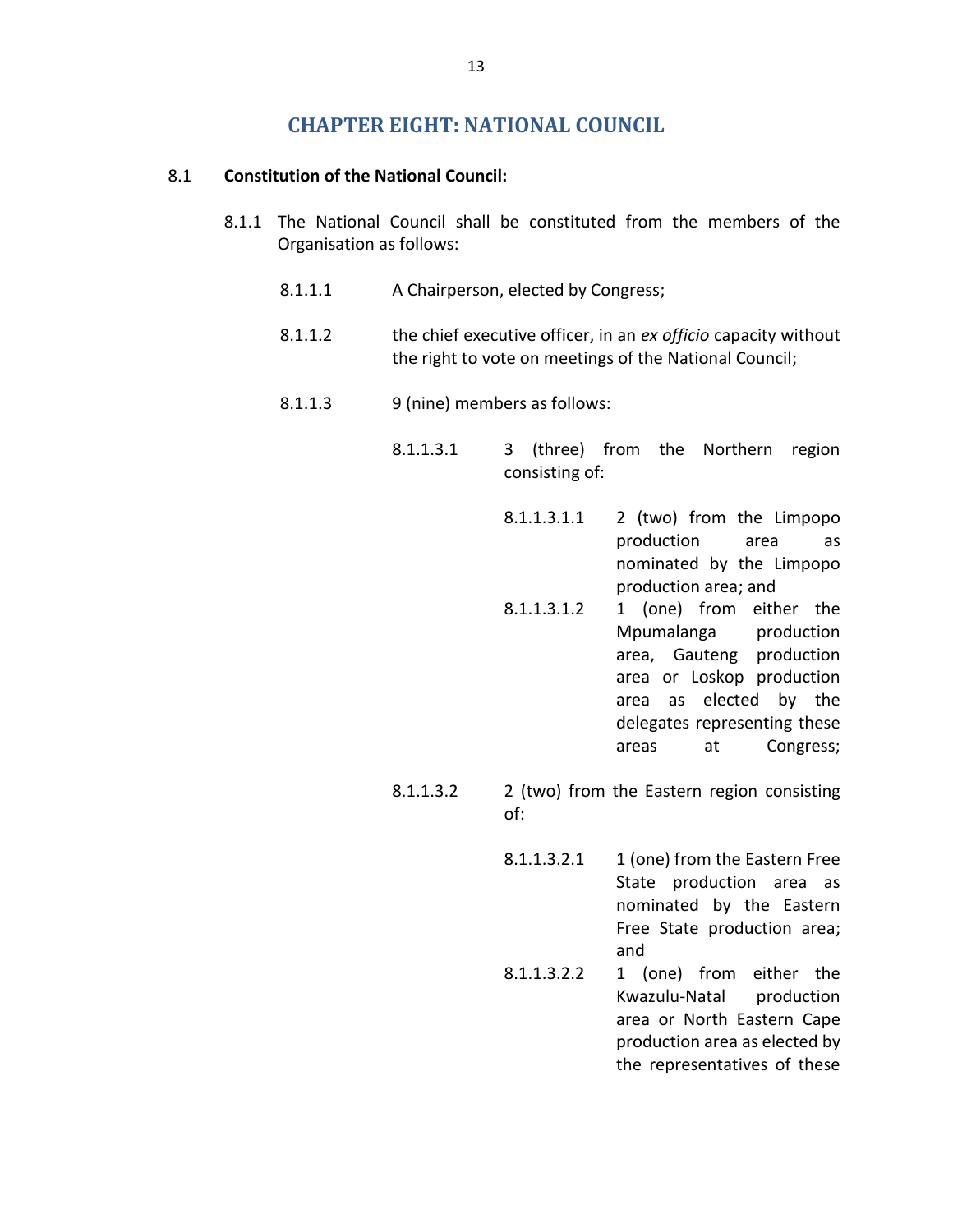two areas at Congress;

- 8.1.1.3.3 2 (two) from the Western region consisting of:
	- 8.1.1.3.3.1 1 (one) from the Western Free State production area as nominated by the Western Free State production area; and
	- 8.1.1.3.3.2 1 (one) from either the North West production area, Northern Cape production area or South Western Free State production area as elected by the representatives of these areas at Congress;
- 8.1.1.3.4 2 (two) from the Southern region consisting of:
	- $8.1.1.3.4.1$  1 (one) from the Sandveld production area as nominated by that area; and
	- 8.1.1.3.4.2 1 (one) from either the Eastern Cape production area, Ceres production area, Southern Cape production area or South Western Cape production area as elected by the representatives of those production areas at Congress;
- 8.1.1.4 1(one) representative from the seed growers being the Chairperson of the National Seed Potatoes Growers Committee;
- 8.1.1.5 1(one) potato producing representative from the processing environment being nominated by the National Council, if necessary in the event that there is no producer representing the processing environment;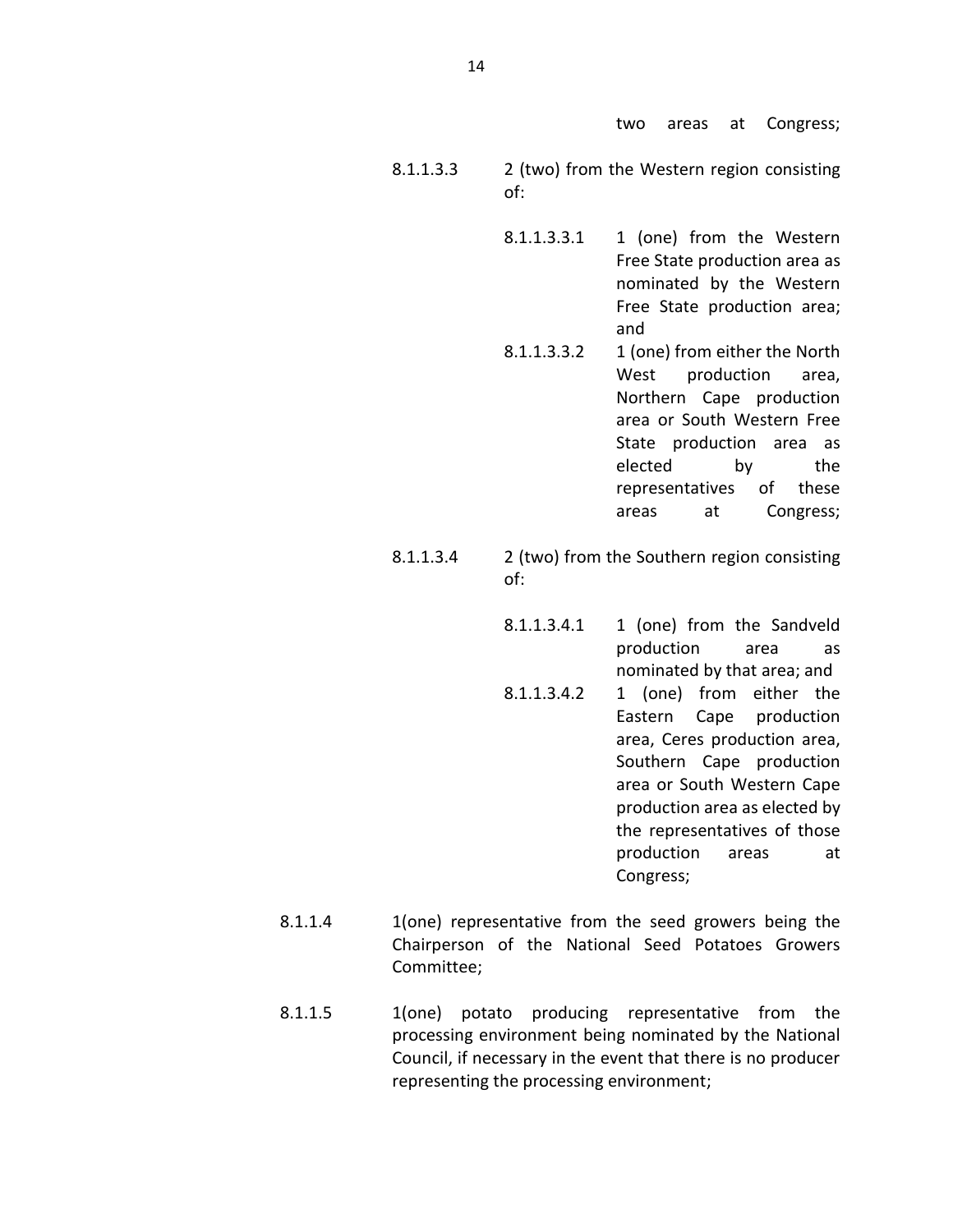- 8.1.1.6 4 (four) black members being:
	- 8.1.1.6.1 1 (one) from the Southern district nominated by the black members of the Southern district;
	- 8.1.1.6.2 1 (one) from the South Eastern district nominated by the black members of the South Eastern district;
	- 8.1.1.6.3 1 (one) from the Eastern district nominated by the black members of the Eastern district;
	- 8.1.1.6.4 1 (one) from the Central district nominated by the black members of the Central district.
- 8.1.1.7 1 (one) member as nominated by Congress, to serve as a member of the Audit Committee.
- 8.1.2 In the process of constituting the National Council the following provisions shall apply;
	- 8.1.2.1 The Chairperson shall be non-executive and non-aligned. If therefore, the Chairperson already represents a production area, region or district on the National Council, a substitute for that area, region or district shall be nominated to the National Council in accordance with the provisions of Article 8.1.1.3 by the regional management of the production area concerned;
	- 8.1.2.2 If a member of the National Council terminates his membership, he shall forthwith be substituted by a nomination by the particular regional management or as by the specific nominating sector;
	- 8.1.2.3 If a member of the National Council stop producing potatoes he shall resign with immediate effect and he shall forthwith be substituted by a nomination by the particular regional management or by the specific nominating sector; and
	- 8.1.2.4 If a member of the National Council is not elected to the regional management of the production area concerned, he shall conclude his term of office, where after he shall be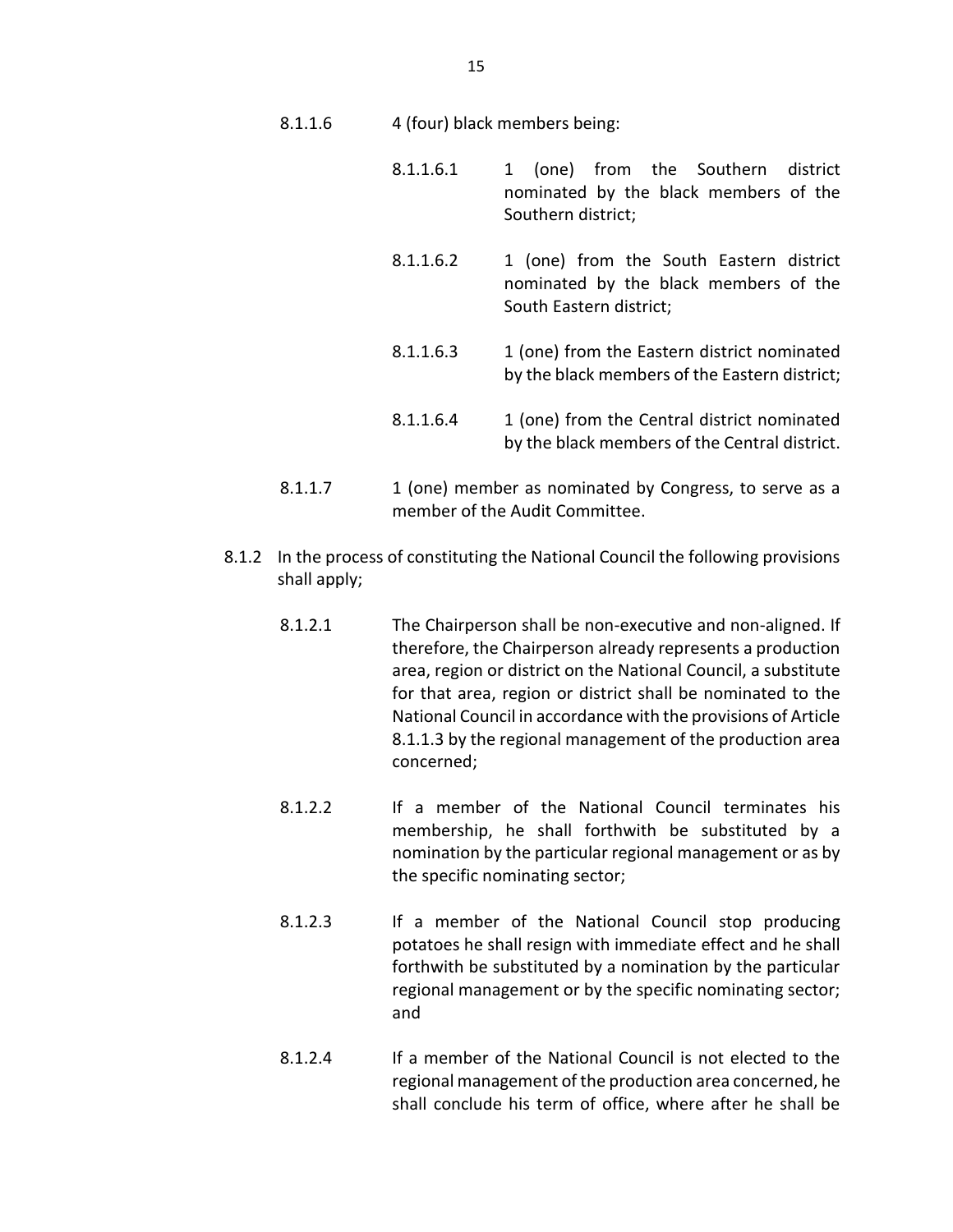substituted by the member of the regional management duly nominated; and

- 8.1.2.5 Members of the National Council shall hold office from the conclusion of the biennial Congress at which they were elected until the conclusion of the next Congress; and
- 8.1.2.6 The National Council has the authority to appoint a member to the Council, failing the nomination or election of any person in terms of clause 8.1.

#### 8.2 **Powers and duties of the National Council**

The National Council shall be the highest authority when Congress is not in session and, subject to the control and general policy of the Congress, the National Council shall, inter alia, have the following powers and duties:

- 8.2.1 All the powers of the Organisation as set out in Article 5;
- 8.2.2 To make and amend regulations for the effect of management of the affairs of the Organisation and to present it to Congress for approval.
- 8.2.3 To convene the Congress bi-annually and to report to the Congress on the past two years' activities.
- 8.2.4 To ratify and/or approve the financial statements of the Organisation for those financial years that Congress is not sitting.
- 8.2.5 To appoint amongst their own, members to serve as directors on the Board of Potato South Africa NPC (Registration Number 2005/0304944/08).
- 8.2.6 Appoint a Chief Executor Officer and approve other employees' position as may be necessary for the effective running of the Organisation.
- 8.2.7 Formulate general policy of the Organisation.
- 8.2.8 Approve the annual budget of the Organisation.
- 8.2.9 Approve the annual business plan of the Organisation.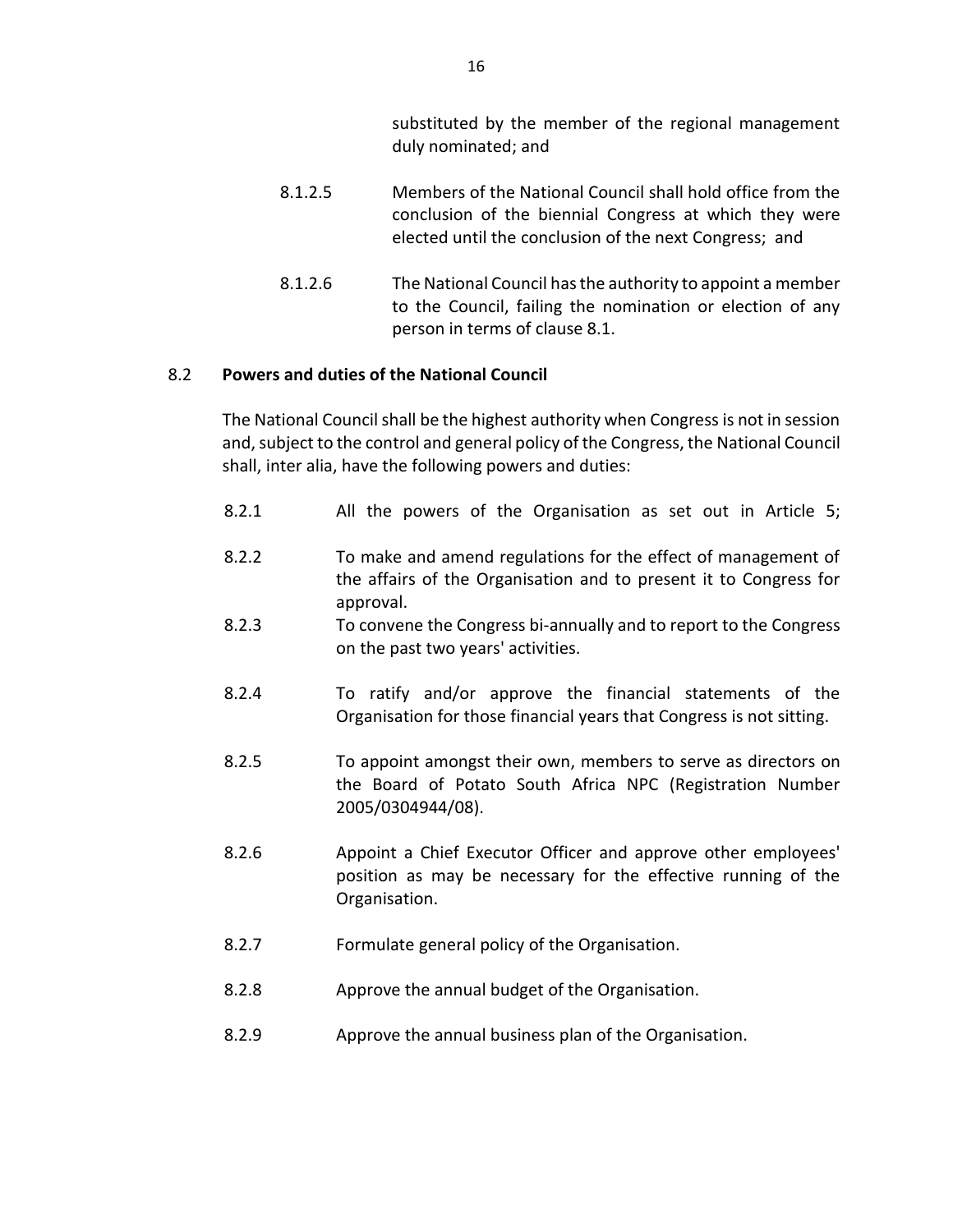- 8.2.10 Terminate the employment and/or terms and conditions of employment of the Chief Executor Officer and other employees of the Organisation.
- 8.2.11 Appoint representatives, agents and institutions to manage and administer certain affairs of the Organisation at the rewards and conditions as maybe mutually agreed between the parties.
- 8.2.12 Establish committees of the Council such as an Audit Committee, a Human Resources Committee, a Marketing Committee, a Research Committee, an Information Committee, a Transformation Committee and any other committee it may consider necessary in order to achieve the objectives or perform the functions of the Organisation. Every such committee may, and in turn and subject to such conditions as the Executive Council may determine, establish ad hoc or sub-committees for such periods as it may consider necessary to achieve the objectives or perform any of the functions of that committee as may be required for the Organisation to achieve its objectives as set out in the Constitution. When establishing any committee in terms of this Constitution, the Council must provide terms of reference which shall include, subject to the provisions of the Constitution, the following:
	- 8.2.12.1 The name of each committee established by it;
	- 8.2.12.2 Membership;
	- 8.2.12.3 Functions;
	- 8.2.12.4 Period of establishment;
	- 8.2.12.5 Accountability;
	- 8.2.12.6 Quorum;
	- 8.2.12.7 Funding;
	- 8.2.12.8 Election of Chairperson;
- 8.2.13 To appoint technical and professional advisors and officials without voting rights to attend meetings of the Executive Council.
- 8.2.14 To make recommendations to the Congress concerning the amendments of the Constitution and Regulations.
- 8.2.15 To make recommendations to the Congress concerning membership fees and producer levies.
- 8.2.16 To consider and approve or reject new membership applications to determine a member's membership.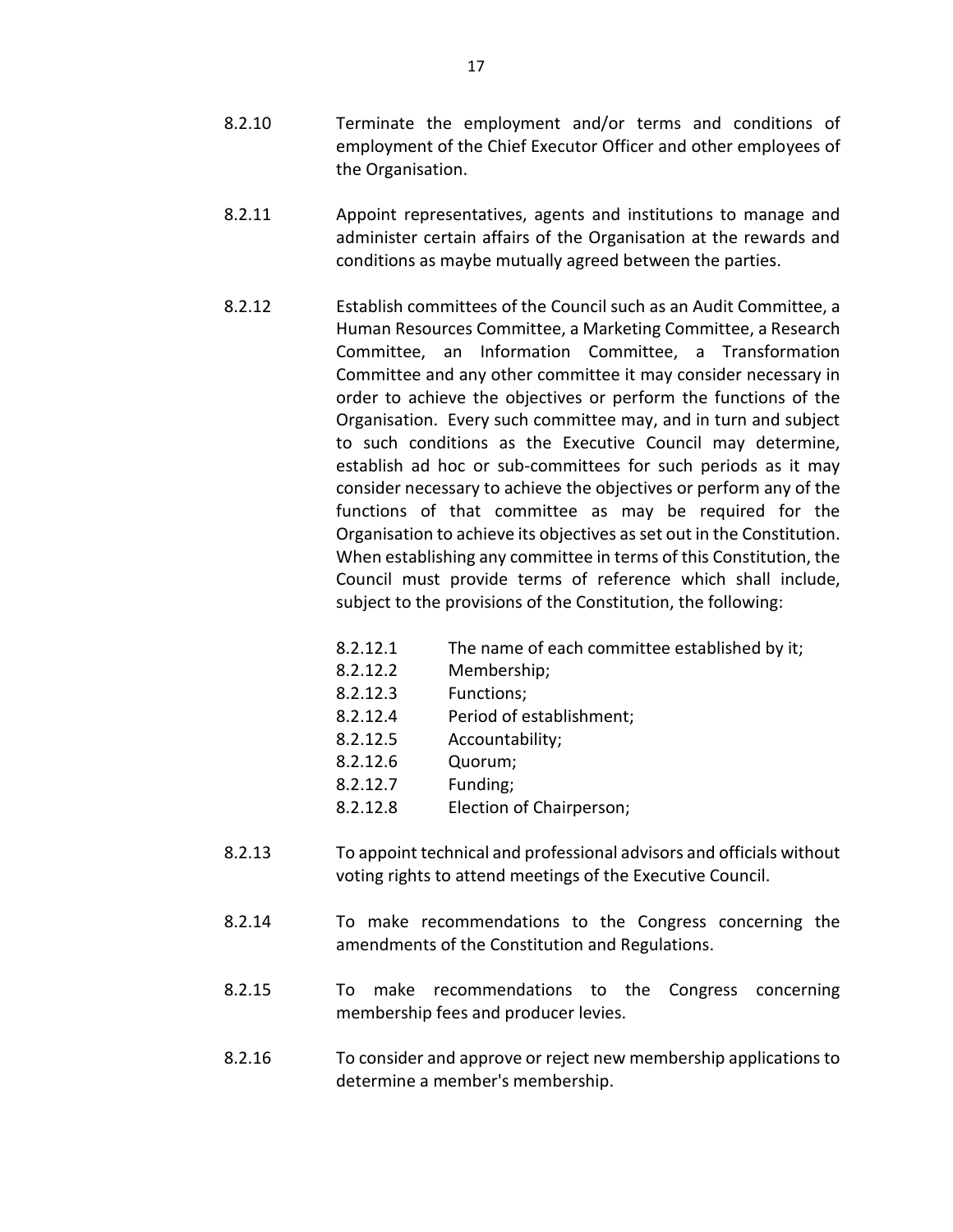- 8.2.17 To keep proper minutes of its meetings, meetings of the Congress, any extraordinary Congress, the Management Committee and committees and working groups.
- 8.2.18 To appoint able officials to represent the Organisation on the Councils or Board of Directors of Companies, and/or organisations and to terminate their services.
- 8.2.19 To evaluate the production trends of the existing production areas and identify new developing potato production areas in South Africa and make recommendations to the Congress for official recognition of such areas, and in the process new regions or districts and, if necessary, the combination and/or demarcation of production areas, regions and/or districts.
- 8.2.20 To through its appointed Audit Committee be responsible to identify risk areas and performance indicators in respect of the Organisation and therefore regularly monitor these issues.
- 8.2.21 To monitor and assess the non-financial aspects pertaining to the Organisation.
- 8.2.22 To establish continuously whether the Organisation is technically geared to comply with opportunities and to compete with competitors on the same level.

### 8.3 **The duties and powers of the individual members of the National Council**

8.3.1 The duties, powers and responsibility of members of the National Council, individually and collectively, vis-à-vis the Organisation, be exactly the same as the duties, powers and responsibility of directors of a company vis-à-vis that company as contained in South African Law.

#### 8.4 **Meetings of the National Council**

The National Council shall meet at least twice a year, to conduct its business.

### 8.5 **Election of Chairperson and Vice-Chairperson**

8.5.1 The Chairperson of the Organisation, who shall be non-executive and non-aligned, shall be elected by the delegates at the biennial Congress.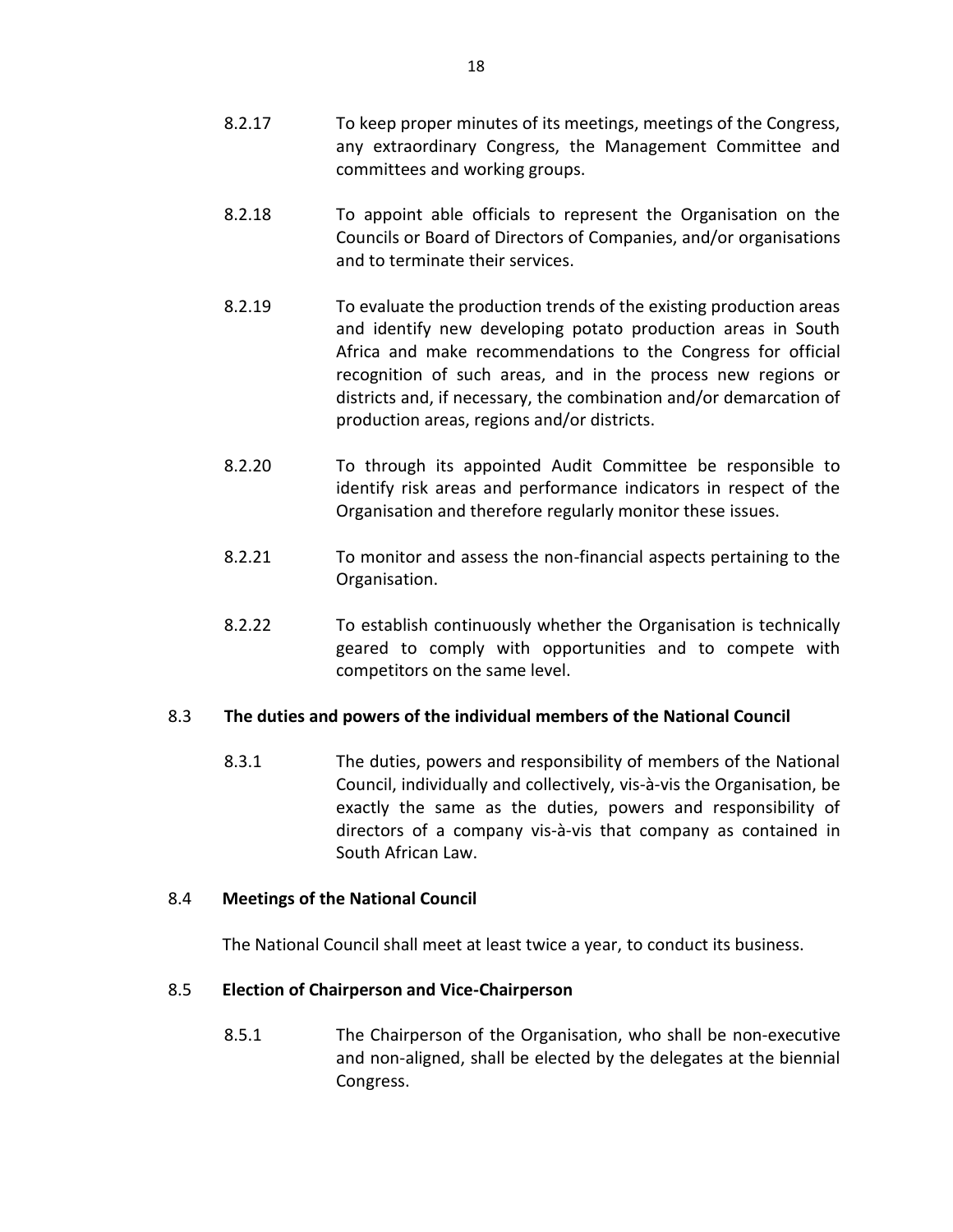- 8.5.2 The Vice-Chairperson of the Organisation shall be elected by the National Council at their first meeting after a biennial Congress.
- 8.5.3 In the event of the Chairperson delegating his position, a new Chairman will be elected by the National Council at a meeting of the National Council on the basis of an absolute majority by means of secret ballot.

#### 8.6 **Voting**

- 8.6.1 At all meetings of the National Council:
	- 8.6.1.1 each member of the National Council that represent producers or role players shall have one vote;
	- 8.6.1.2 proxy votes shall not be allowed;
	- 8.6.1.3 all questions shall be determined by a majority of votes. In the case of an equality of votes, whether on a show of hands or on a poll, the meeting will continue its discussions and strive to reach consensus. If consensus cannot be reached reasonably with an acceptable time, the matter will be dealt with in the dispute resolution procedure in Chapter 15;
	- 8.6.1.4 all questions shall be decided on a show of hands unless a poll is (before or on the declaration of the result of the show of hands) demanded by the presiding officer of the meeting or by three members personally present. The demand for a poll may be withdrawn;
	- 8.6.1.5 unless a poll is so demanded, a declaration by the presiding officer at the meeting that a resolution has, on a show of hands, been carried or carried by a particular majority, or lost or not carried by a particular majority, and an entry to that effect in the book containing the minutes of the proceedings of the regional management shall be conclusive evidence of the fact, without proof of the number of proportion of the vote recorded in favour or against any such resolution; and
	- 8.6.1.6 If a poll is duly demanded, it shall be taken in such manner and either at once or after an interval or adjournment as the presiding officer at the meeting directs. The result of such poll shall be deemed to be the resolution of the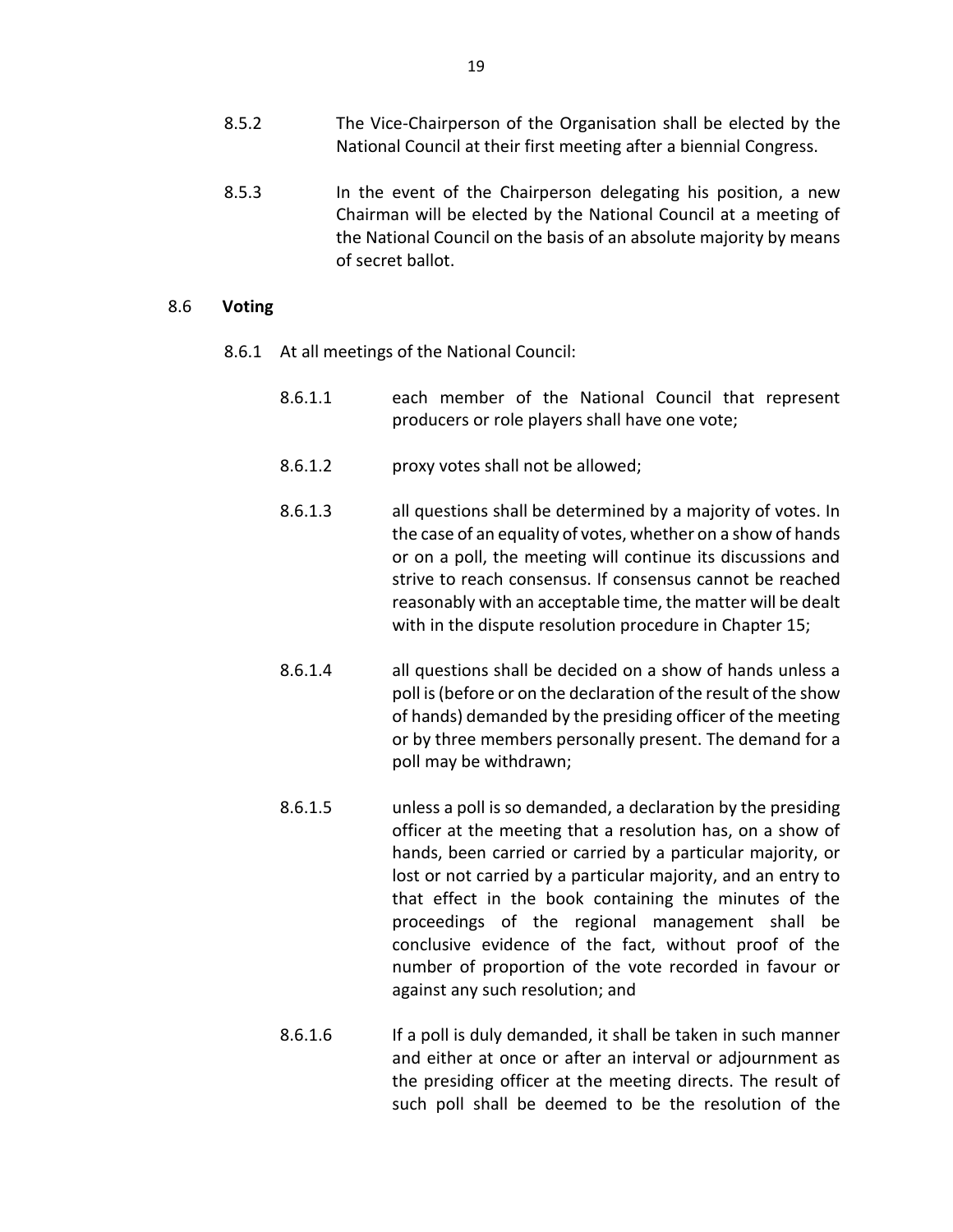National Council. Scrutinisers shall be elected to determine the result of the poll.

#### 8.7 **Notice of meetings**

- 8.7.1 Meetings of the National Council shall be called by not less than (21) twenty-one clear days' notice in writing.
- 8.7.2 The notice shall be exclusive of the day on which it is served or deemed to have been served and of the day for which it is given. It shall specify the place, the day, the hour and the business of the meeting and shall be given in the manner provided for in this Constitution to each member.
- 8.7.3 A meeting of the National Council shall, notwithstanding the fact that it is called by shorter notice than that specified in this article, be deemed to have been duly called if it is so agreed by ninety percent of its members.
- 8.7.4 Any notice required or permitted to be given to any members of the National Council under this Constitution shall be given in the manner and in accordance with the provisions of this clause.
- 8.7.5 A notice may be given by the Secretary to any member of the National Council either personally, by telefax or electronic mail or by sending it by post in a pre-paid letter addressed to such member at the telefax, electronic mail or delivery address, as the case may be, supplied by him or her to the Organisation at the time when he or she became a member of the Organisation or at such other address within the Republic of South Africa as he or she may be notified. The Organisation or at such other address within the Republic of South Africa as he or she may have notified the Organisation in writing from time to time.
- 8.7.6 Any notice by post shall be deemed to have been served of the fifth day after the day when the letter containing it was posted. Notice sent by telefax or by electronic mail shall be deemed to have been received on the next business day after transmission. In proving the giving of the notice by post, it shall be sufficient to prove that the letter containing the notice was properly addressed, pre-paid and posted. In the case of telefax or electronic mail, it shall be sufficient to prove that the notice was transmitted to the correct address.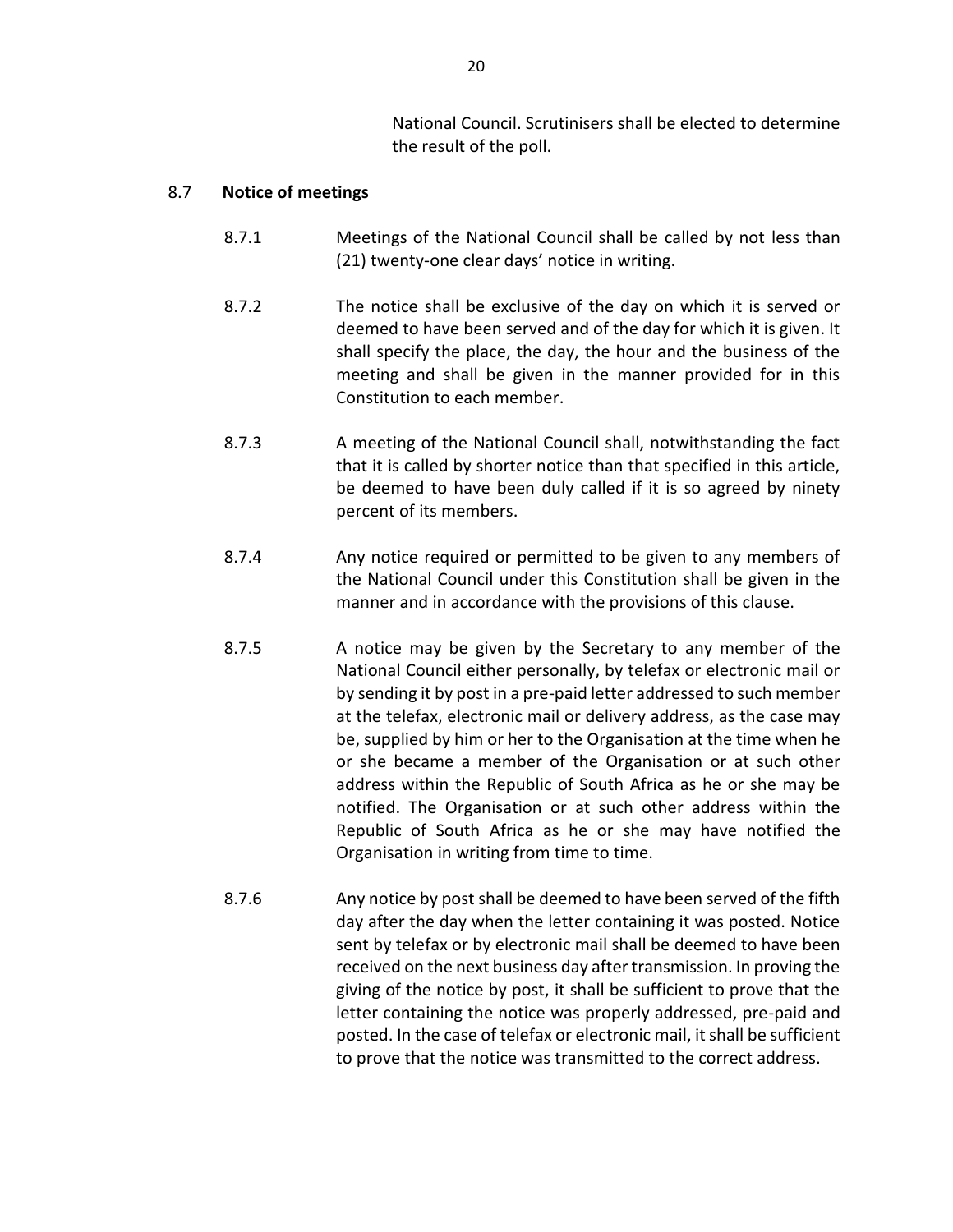8.7.7 Nothing contained in this Constitution prohibits a meeting of the National Council to be conducted entirely by electronic communication.

#### 8.8 **Absence of Chairperson**

- 8.8.1 In the absence of the Chairperson, the Vice-Chairperson acts as Chairperson with all the powers of the Chairperson vested in him. If both are absent the meeting shall elect its own Chairperson.
- 8.8.2 In the absence of both the Chairperson and Vice-Chairperson the National Council will elect a Chairperson for the meeting from the members present at the meeting. Such a Chairperson will act with all the powers of the Chairperson vested in him.

## **CHAPTER NINE: MANAGEMENT COMMITTEE**

#### 9.1 **Constitution of a Management Committee**

- 9.1.1 The National Council may elect a Management Committee
- 9.1.2 The Management Committee shall between meetings of the National Council dispose of the relevant operational powers of the National Council and may enlist the services of other persons as required; provided that all resolutions of the Management Committee shall be referred to the next meeting of the National Council for ratification.
- 9.1.3 The Management Committee shall meet when necessary to discuss all other matters in the interest of the Organisation and in accordance with the constitution.

#### 9.2 **Members**

- 9.2.1 The Management Committee shall consist of;
	- 9.2.1.1 The Chairperson of the Organisation;
	- 9.2.1.2 The Vice-Chairperson of the Organisation;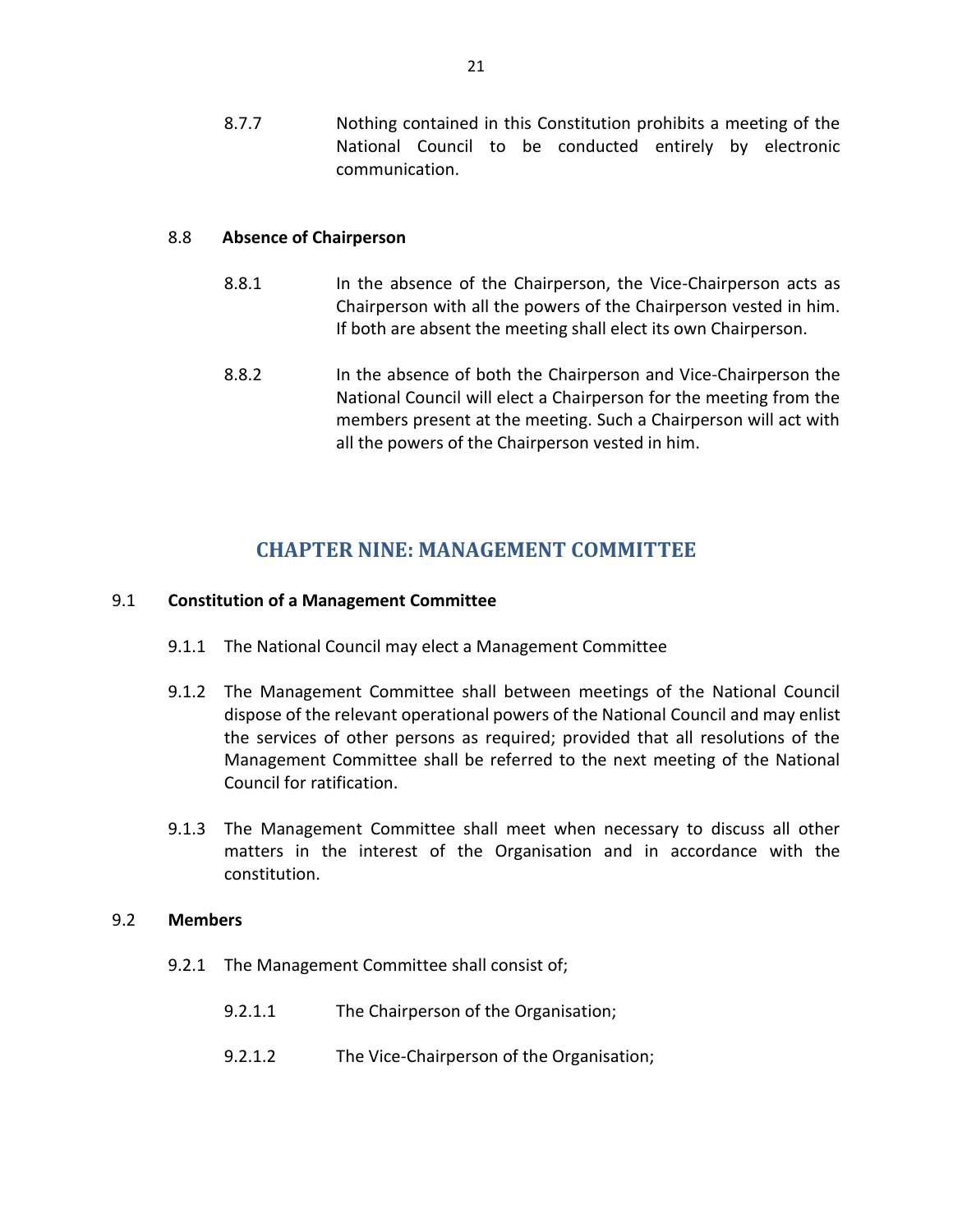- 9.2.1.3 The chairpersons of the Information-; Research and Development- ; Generic Marketing-; and Transformation committees;
- 9.2.1.4 A member of the Audit Committee (not being the Chairman); and
- 9.2.1.5 The Chief Executive Officer who shall be a non-voting member.
- 9.2.2 Any staff member of the Organisation who may be required from time to time to attend a meeting of the Management Committee shall be entitled to speak at the invitation of the Chairperson but not to vote.

#### 9.3 **Terms of Office**

- 9.3.1 The office bearers of the Organisation shall hold office as members of the Management Committee for as long as they hold the position or office to which they have been appointed. The remaining members of the Management Committee shall hold office from being elected or appointed until the conclusion of the next biennial Congress meeting of the Organisation;
- 9.3.2 The Chairperson of the Organisation or such person shall be acting in the place of the Chairperson in terms of this Constitution, shall preside at all meetings of the Management Committee.

#### 9.4 **Voting**

9.4.1 The procedures in clause 8.6 applicable to voting at National Council meetings also apply to meetings of the Management Committee.

#### 9.5 **Notice of meetings**

9.5.1 The procedures in clause 8.7 applicable to notices of meeting at National Council meetings also apply to meetings of the Management Committee.

## **CHAPTER TEN: NATIONAL CHAIRPERSON**

#### 10.1 **Election of Chairperson**

10.1.1 Congress shall elect a Chairperson from the members of Congress by means of an absolute majority i.e. more than 50 % of the number of votes cast by delegates who have the vote and are personally present at Congress.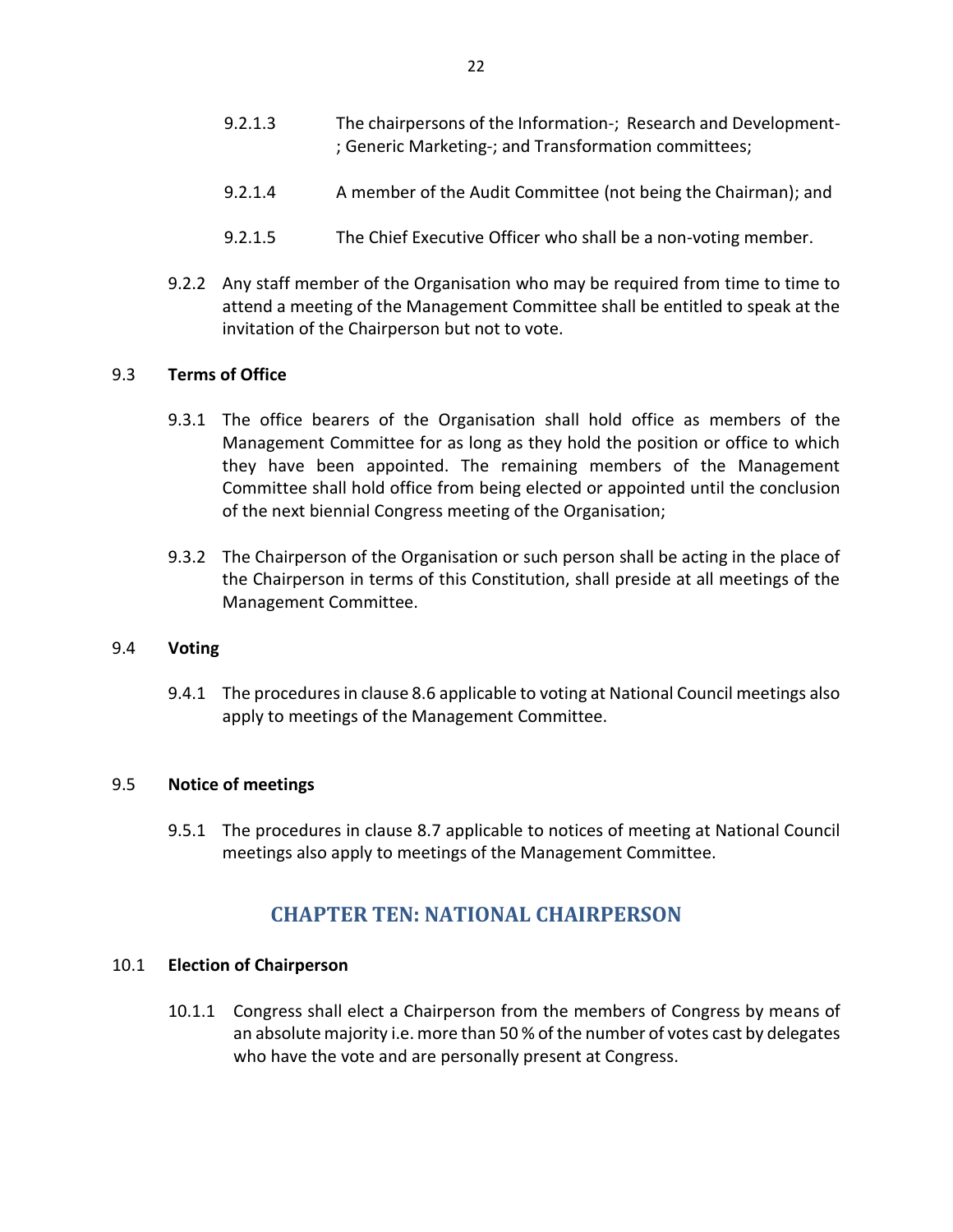- 10.1.2 The Chairperson shall serve as such until the conclusion of the Congress following the one at which he or she was elected.
- 10.1.3 The Chairperson can be eligible for re-election.
- 10.1.4 All the delegates who are present at Congress shall nominate and vote by means of secret ballot.
- 10.1.5 During the nomination and voting process the following rules shall apply, namely:
	- 10.1.5.1 There must be at least 2 (two) secondments for each nomination in each candidacy;
	- 10.1.5.2 If more than one person is nominated and accepts such nomination in writing, a vote shall be taken by secret ballot and if a candidate obtains an absolute majority i.e. more than 50% of the number of votes casts, he shall be declared elected;
	- 10.1.5.3 If no person obtains an absolute majority, the persons with the highest number of votes shall be placed on the list of candidates for a further election.
	- 10.1.5.4 Voting in the above manner shall be repeated until a candidate obtains an absolute majority whereupon he will be declared elected.
- 10.1.5 If a permanent vacancy arises in respect of the Chairperson, the Vice-Chairperson shall fill the vacancy until the following Congress.

#### 10.2 **Duties and powers of the Chairperson**

- 10.2.1 The Chairperson should ensure that the Council is balanced in the sense discussed in Section 8.
- 10.2.2 The Chairperson must be able to be objective from the day-to-day running of the business in order to ensure that all relevant matters are on the agenda and properly prioritized.
- 10.2.3 The Chairperson must also ensure that all Council members are as fully informed as possible on any issue on which a decision is to be made.
- 10.2.4 The Chairperson must ensure that members of the National Council fully participate in the governance of the Organisation.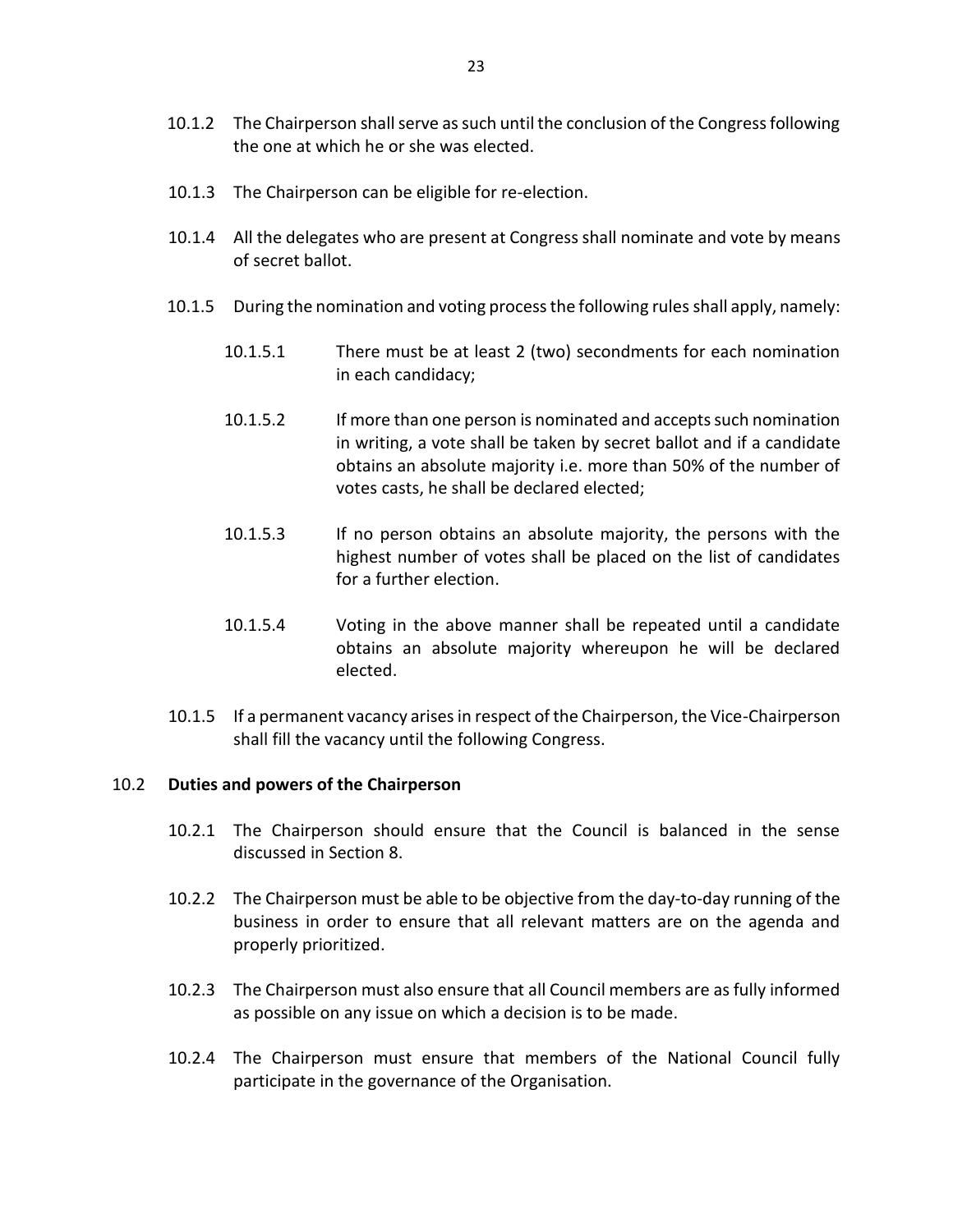- 10.2.5 The Chairperson should ensure that the non-executive Council members, when applicable, do not exercise only a monitoring role but contribute to the business decisions or the Organisation.
- 10.2.6 The Chairperson's role is separated from that of the chief executive officer of the Organisation.
- 10.2.7 The Chairperson should establish basic priorities, ethic values, policy and value systems which create an environment of personal involvement and commitment.
- 10.2.8 The Chairperson is responsible for the overall leadership of the Council.
- 10.2.9 The Chairperson is responsible for the formulating of an annual work plan for the Council and the smooth running of the Council.
- 10.2.10 The Chairperson is responsible for the regular appraisal of the performance of the Chief Executive Officer of the Organisation.
- 10.2.11 The procedure of meetings and debate shall be at the discretion of the Chairperson. His ruling is final, except that it may be reversed by a majority decision of the meeting.
- 10.2.12 The Chairperson may at his discretion invite representatives of other organizations or any person or persons at their request or allow them to attend the Congress or any management or committee meeting and/or to participate in the discussion. Such persons shall under no circumstances be entitled to vote.
- 10.2.13 The Chairperson also has the right to co-opt any person on any ad hoc subcommittee and to request any person to attend a meeting of any Council or committee of the Organisation and to advise the Council or committee concerned.
- 10.2.14 The Chairperson shall have a deliberative vote but not a casting vote, except in the event where a decision on a particular matter has to be taken at that particular meeting.
- 10.2.15 A motion on which votes are equally divided shall be taken as rejected except in the case where a decision on a matter has to be taken at that particular meeting and the Chairperson has given his casting vote in terms of clause 10.2.15.
- 10.2.16 If the election of persons is affected by a tie the Chairperson may not cast his deciding vote and the lot shall decide.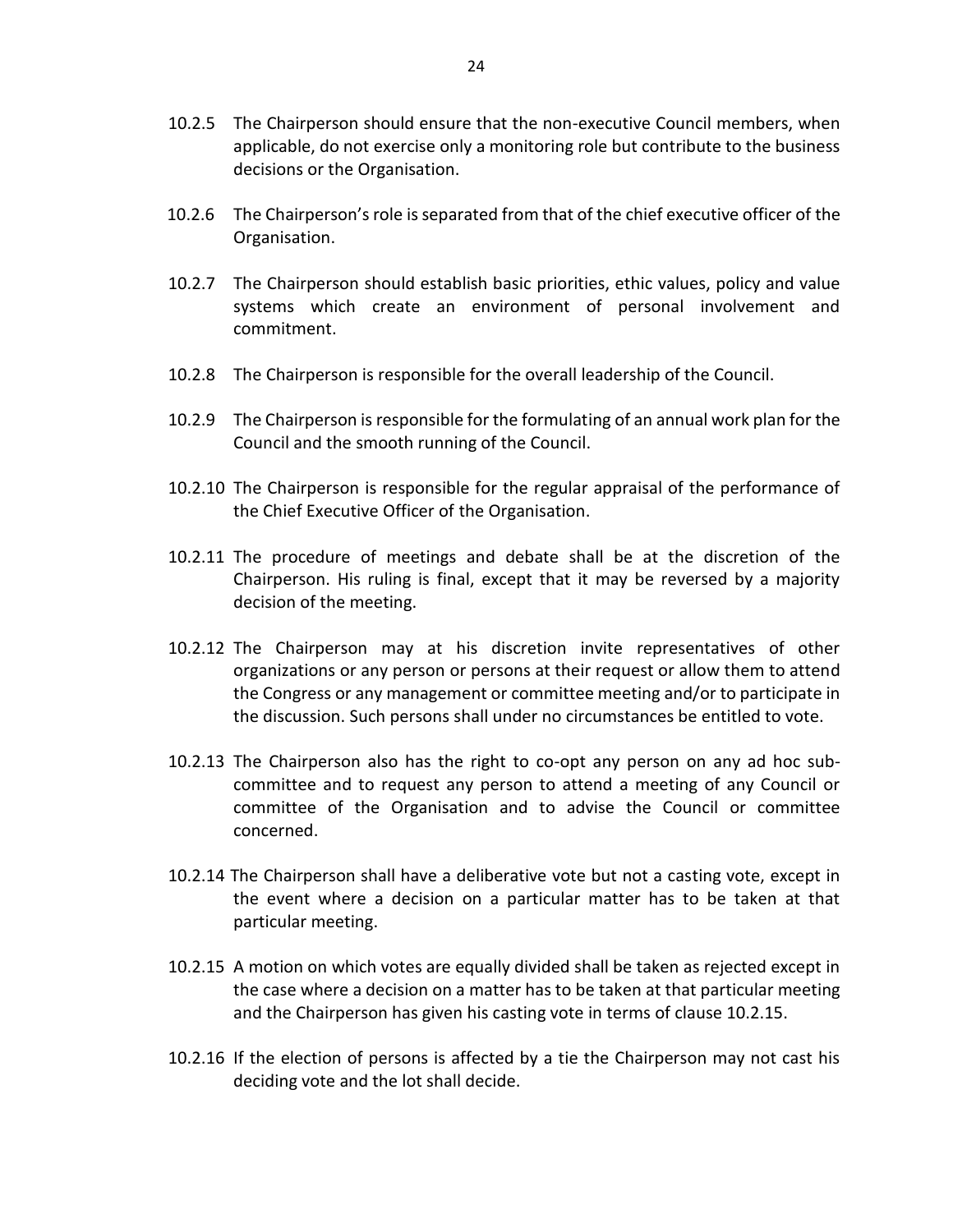## **CHAPTER 11:REGIONAL MANAGEMENTS**

#### 11.1 **Constitution of Regional Management**

- 11.1.1 Each production area, as identified by the National Council and approved by the biennial Congress, shall constitute a representative regional management according to need which has to function within the constitution of the Organisation;
- 11.1.2 Regional managements shall be appointed by the production area concerned every second year forthwith prior to Congress; provided that the constitution of the regional management must be representative of the potato producers within the particular production area;
- 11.1.3 The representation on such a regional management is in accordance with the following criteria:
	- (a) Geographical distribution of the producers;
	- (b) Proportionate numbers of producers; and
	- (c) Production in the regions.

#### 11.2 **Powers and duties of a Regional Management**

- 11.2.1 The regional management conform and/or provide the following services:
	- 11.2.1.1 Represents the potato interests of all the potato producers of the relevant production areas on local level as well as in the broader organizational structure of the Organisation;
	- 11.2.1.2 Administer all nominations to organizations on which members of the relevant regional management have a seat;
	- 11.2.1.3 Campaigns for the development of the potato industry, including the conservation of the earth and water resources, the maintenance and improvement of soil fertility and improved production and marketing methods within a balanced farming scheme;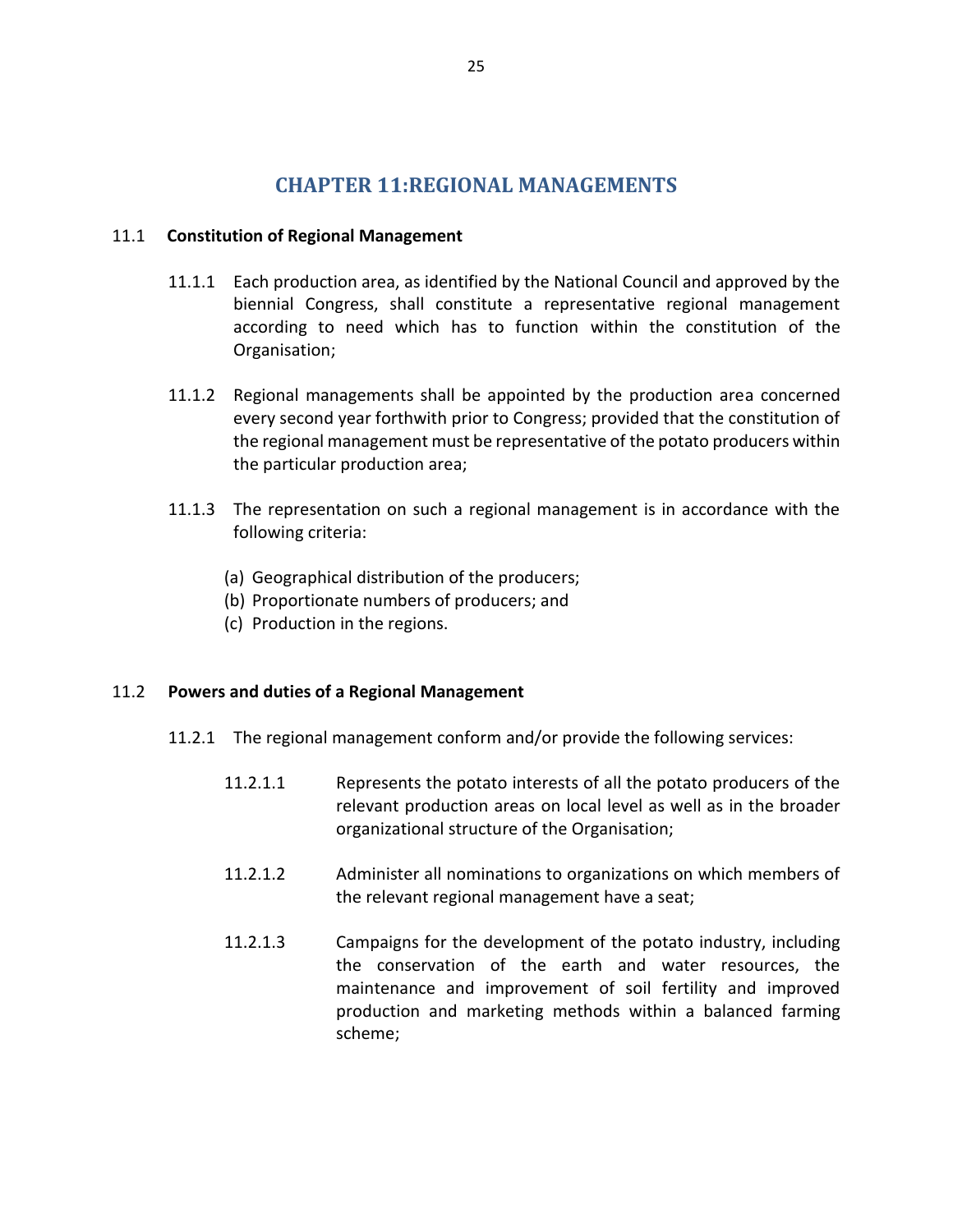- 11.2.1.4 Endeavour to maximize co-operation, participation and obtain the involvement of all producers in their production area to create an atmosphere of esprit de corps;
- 11.2.1.5 Meet on a regular basis and take decisions on behalf of the potato producers regarding all matters pertaining to potatoes in the relevant production area and must refer all matters of national importance to the National Council of the Organisation for coordination;
- 11.2.1.6 Pursuit market-related production and coordinate all production and market planning actions of the relevant production area. That is to say the gathering and dissemination of information to all role players and taking decisions in this regard;
- 11.2.1.7 Establish communication with other production areas and organisations on a regular basis to discuss matters of mutual concern;
- 11.2.1.8 Keep its potato producers informed regarding all matters affecting the potato industry;
- 11.2.1.9 Endeavour to maximize cooperation and involvement by all suppliers in its activities;
- 11.2.1.10 Appoint committees to handle specific disciplines in the relevant production area. Typical examples of sub-committees are:
- o Regional Management Committee;
- o Seed Potato Committee; and
- o Potato research working group.
- 11.2.1.11 Determine the assignment, responsibilities and levels of reporting of the committee and ensure that it functions properly;
- 11.2.1.12 Ensure that administrative and secretarial support are provided to the production area and also evaluate it continuously to ensure that an optimal and cost effective service is rendered; and
- 11.2.1.13 Handle all matters objectively and on merit; and
- 11.2.1.14 Appoint delegates of that production area to attend Congress.

#### 11.3 **The powers and duties of the members of the regional management**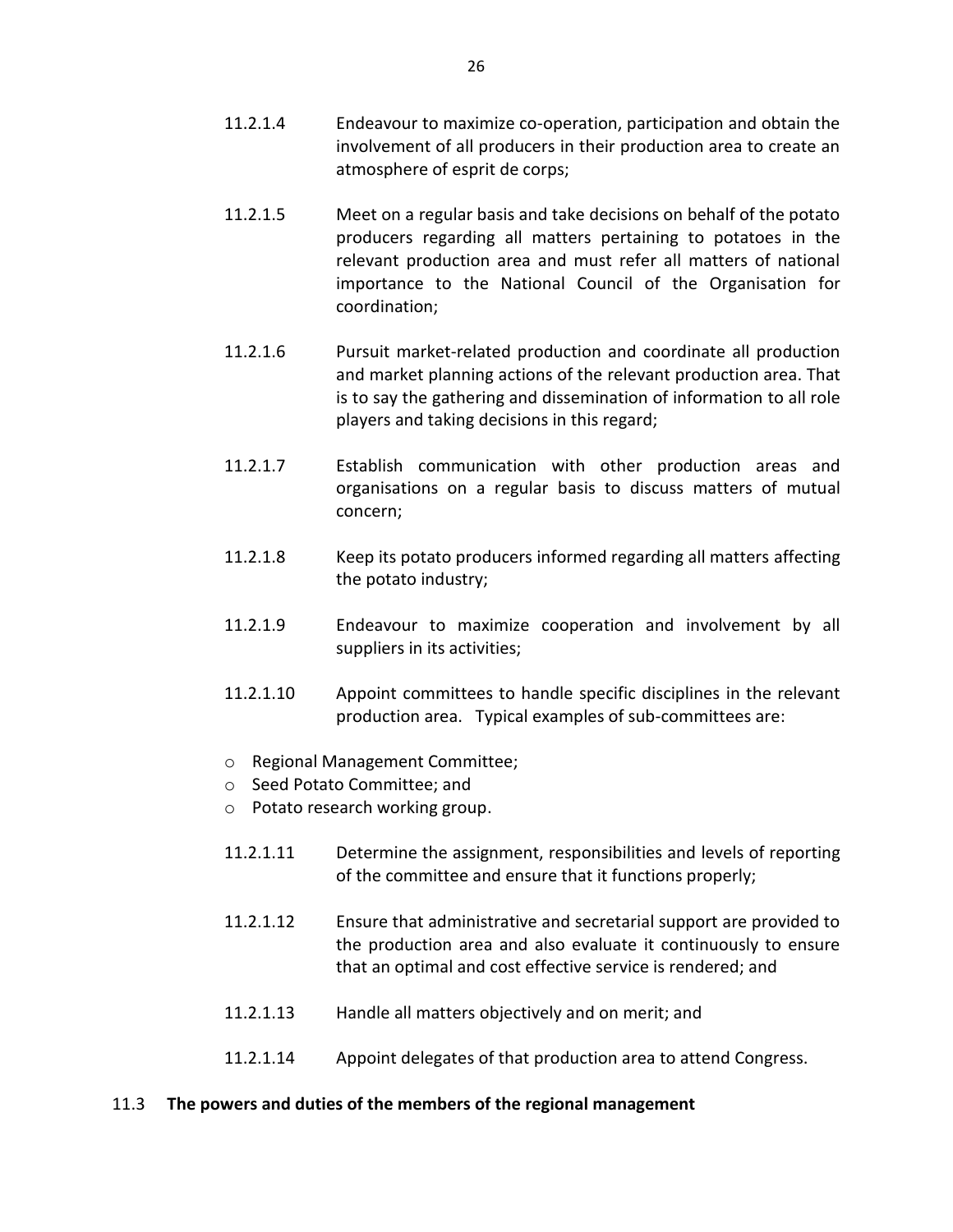11.3.1 The duties, powers and responsibility of members of the Regional Management, individually and collectively, are set out in the Code of Conduct as per Appendix A.

#### 11.4 **Voting**

11.4.1 The procedures in clause 8.6 applicable to voting at National Council meetings also apply to meetings of the Management Committee.

#### 11.5 **Notice of meetings**

11.5.1 The procedures in clause 8.7 applicable to notices of meeting at National Council meetings also apply to meetings of the Management Committee.

## **CHAPTER TWELVE: THE CHIEF EXECUTIVE OFFICER**

- 12.1 The National Council of the Organisation shall appoint and agree the terms of service of a suitable chief executive officer of the Organisation and from time to time to determine the functions, rights and duties of the chief executive officer and to direct and supervise the chief executive officer in the performance of his or her duties.
- 12.2 The Chairperson and chief executive officer shall agree on an annual performance agreement, subject to at least two review sessions per annum.
- 12.3 The Human Resources Committee shall consider the results of the chief executive officer's appraisal in the evaluation of the chief executive officer.
- 12.4 The chief executive officer must attend all meetings of and shall be an *ex officio* member of the National Council.
- 12.5 If the chief executive officer is absent or for any reason is unable to perform the functions entrusted to him or her, or there is a vacancy in office of the chief executive officer, the Management Committee shall appoint an officer or person to act as chief executive officer until the chief executive officer is able to resume his/her, functions or until a chief executive officer is appointed.
- 12.6 The Organisation may, subject to the provisions of this Constitution, appoint persons as employees of the Organisation to assist in the performance of the functions of the chief executive officer.
- 12.7 The chief executive officer is responsible for following: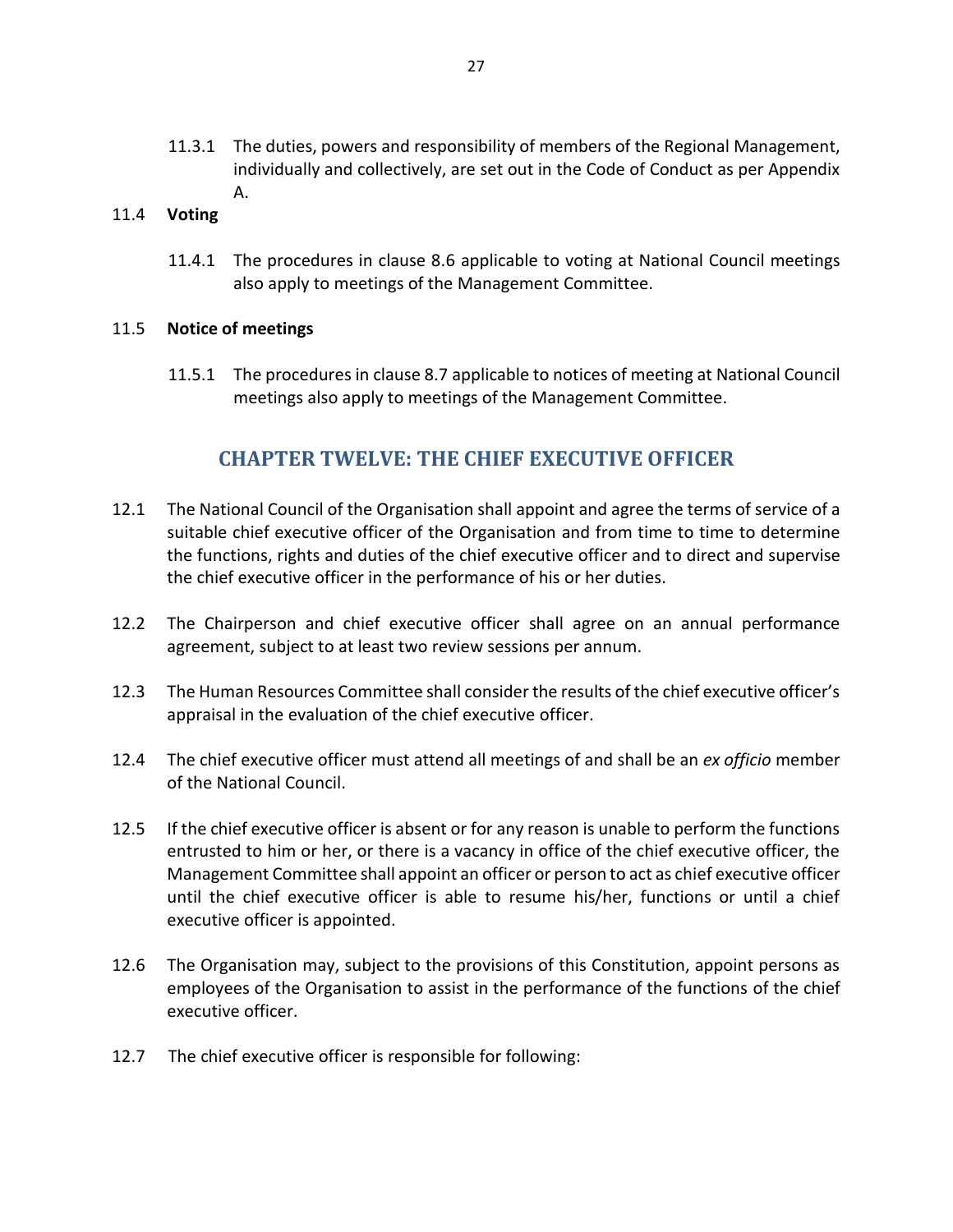- 12.7.1 The development of strategies which will ensure the long term survival of the Organisation within a competitive environment;
- 12.7.2 Implementation, recommendations and regular feed back to the National Council in respect of policies, strategies, objectives and key initiatives;
- 12.7.3 Coordination of the activities of the management team;
- 12.7.4 Leadership to the management team;
- 12.7.5 The Chief executive officer's duty is to run the business according to the policies and strategies adopted by the National Council of the Organisation;
- 12.7.6 The performance of the Organisation;
- 12.7.7 The introduction of sound corporate governance and the creation of a culture of quick change, transparency, innovation, entrepreneurial thinking and a high level of performance;
- 12.7.8 Create an environment of setting objectives, organizing providing leadership and effective control to lead the Organisation through uncertain circumstances;
- 12.7.9 To achieve the objective of creation of wealth in the potato industry the chief executive officer will install, maintain and support a culture of a well-informed Council.

## **CHAPTER THIRTEEN:FUNCTIONS OF THE SECRETARY**

- 13.1 The chief executive officer shall appoint a secretary for the Organisation to fulfil the statutory duties of the Organisation.
- 13.2 The secretary shall by suitably empowered by the National Council to fulfil the relevant statutory duties.
- 13.3 The secretary shall be responsible to provide the necessary guidance to the National Council and its members on the execution of their respective responsibilities.
- 13.4 The secretary shall play a leading role in the induction of new and inexperienced members of the National Council.
- 13.5 The secretary shall play a meaningful role in supporting the Chairperson and chief executive officer including minute keeping.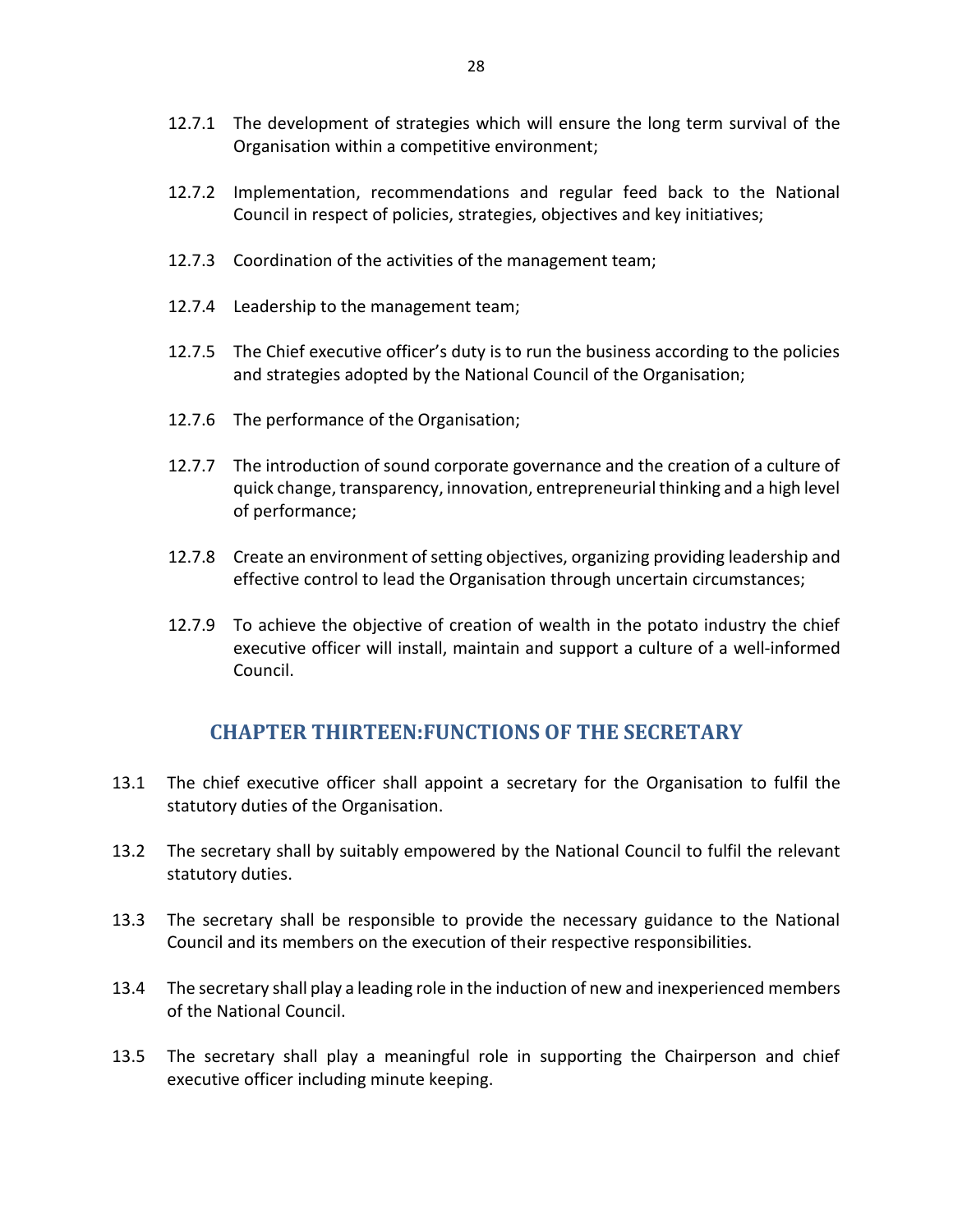- 13.6 The secretary shall provide a central source of guidance and advice on business ethics and good corporate governance; and
- 13.7 The secretary shall guide the members of the National Council in respect of its duties and responsibilities and update the same on all new and pending legislation.

## **CHAPTER FOURTEEN: FINANCING, ACCOUNTING AND AUDITING**

#### 14.1 **Finances of Organisation**

- 14.1.1 The funds of the Organisation consist of:
	- 14.1.1.1 interest on investments;
	- 14.1.1.2 donations received from any person, body, government or administration; and
	- 14.1.1.3 membership fees; and
	- 14.1.1.4 any other money received from any other source.
- 14.1.2 Monies referred to herein may be invested at any institution allowed by the South African Revenue Services (SARS) taking into account the tax exempt status of the Organisation.
- 14.1.3 Any monies paid to the Organisation in terms of donations received from any person, body, government or administration must be utilized in accordance with the conditions, if any, imposed by the donor of such monies.
- 14.1.4 The Chairperson of the National Council must for each financial year submit a statement of estimated income and expenditure during such financial year to the National Council of the Organisation who must approve the budget for:
	- 14.1.4.1 the first financial year before the first meeting of the Organisation; and
	- 14.1.4.2 every other financial year before the beginning of such financial year.

#### 14.2 **Accounting**

14.2.1 Subject to any directions by the National Council, the Chief Executive Officer is accountable for all monies received and payments made by the Organisation.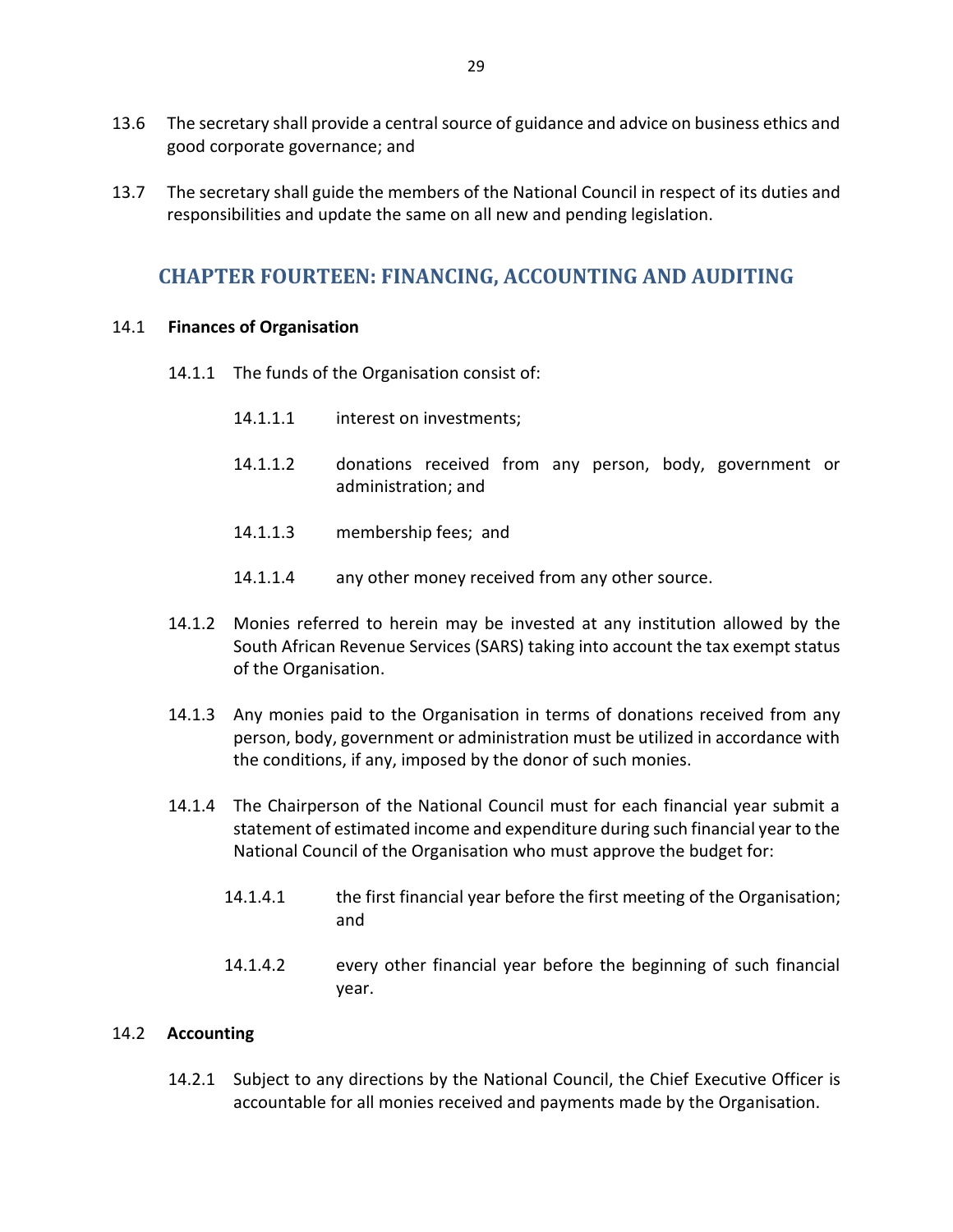- 14.2.2 The accounting officer is responsible for all monies received and payments made by the Organisation.
- 14.2.3 The financial year of the Organisation ends on 30 June in each year.
- 14.2.4 The accounting officer shall cause records to be kept in accordance with generally accepted accounting principles that are necessary to represent fairly the state of affairs and business of the Organisation and to explain the transactions and financial position of the Organisation.
- 14.2.5 Annual financial statements shall be prepared in respect of every financial year. The statement must consist of:
	- 14.2.5.1 balance sheet dealing with the state of affairs of the Organisation;
	- 14.2.5.2 a return of income received and expenses incurred by the Organisation; and
	- 14.2.5.3 a statement of cash flow information.

#### 14.3 **Audit Committee**

- 14.3.1 In order to ensure that the Organisation is fully appraised, at all times, of its true financial position, it shall, in accordance with this Constitution, appoint an audit committee with specific duties as may be assigned to it to conduct an audit on the accounting records of the Organisation and to report to it at such intervals as it may deem appropriate.
- 14.3.2 The Audit Committee shall be chaired by a non-aligned suitably qualified person.

## **CHAPTER FIFTEEN: DISPUTE RESOLUTION**

- 15.1 Any person involved in a dispute concerning the application or interpretation of this Constitution must refer the dispute in writing to the chief executive officer.
- 15.2 The secretary of the Organisation must serve copies of such referral to the chairperson and members of the Organisation.
- 15.3 The Organisation must attempt to resolve the dispute via an internal dispute resolution procedure: failing which.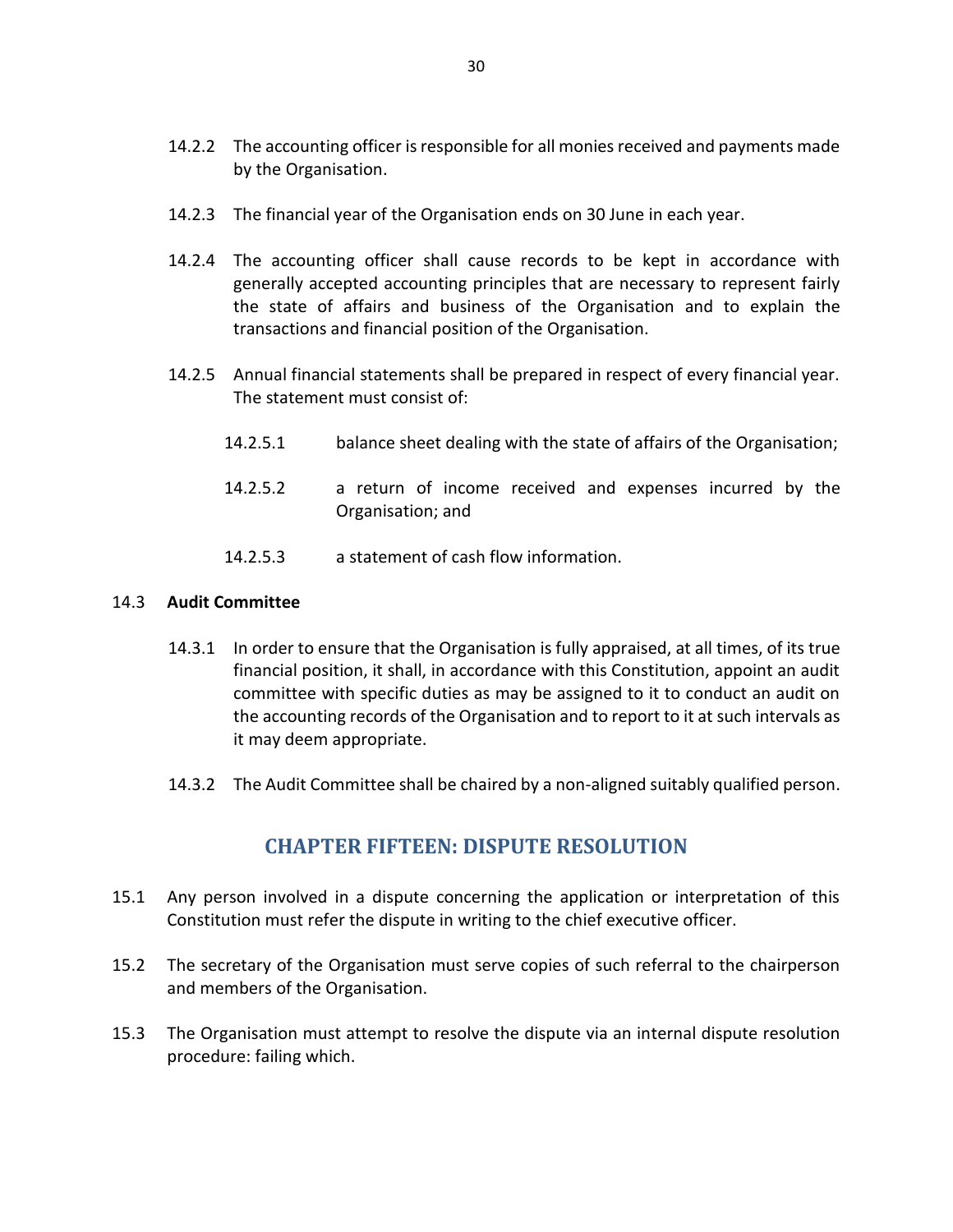- 15.4 The secretary must, in terms of the Labour Relations Act, refer the dispute within 30 days of the referral to either:
	- 15.4.1 any mediator or arbitrator appointed by the Organisation to resolve the dispute; or
	- 15.4.2 the Commission for Conciliation, Mediation and Arbitration.

## **CHAPTER SIXTEEN: GENERAL**

#### 16.1 **Rights and Obligations of Members**

- 16.1.1 Every member has the right to:
	- 16.1.1.1 Be heard on any matter considered at a meeting;
	- 16.1.1.2 Have their views on any matter considered at the meeting recorded in the minutes of the meeting and in any report or recommendation of the meeting.
- 16.1.2 Members of the Organisation and committees appointed by the National Council excluding full time employees of the state may claim compensation for their participation in the Organisation or its committees in accordance with the regulations.

#### 16.2 **Disclosure of interest**

- 16.2.1 A member of the Organisation of any committee or functional committee of the Organisation who is directly or indirectly interested in any business of the Organisation or the committee or the functional committee of which he or she is a member or who holds any office or possesses any property which might cause a conflict of duties or interest must declare that interest or potential conflict prior to assuming any office or, to the extent that any such conflict may arise subsequent to his assuming office, immediately thereafter.
- 16.2.2 Such a disclosure must be made to a meeting of the Organisation, committee or functional committee where after such disclosure shall be reported to the next meeting of the Organisation and be recorded in the minutes thereof.

#### 16.3 **Confidentiality**